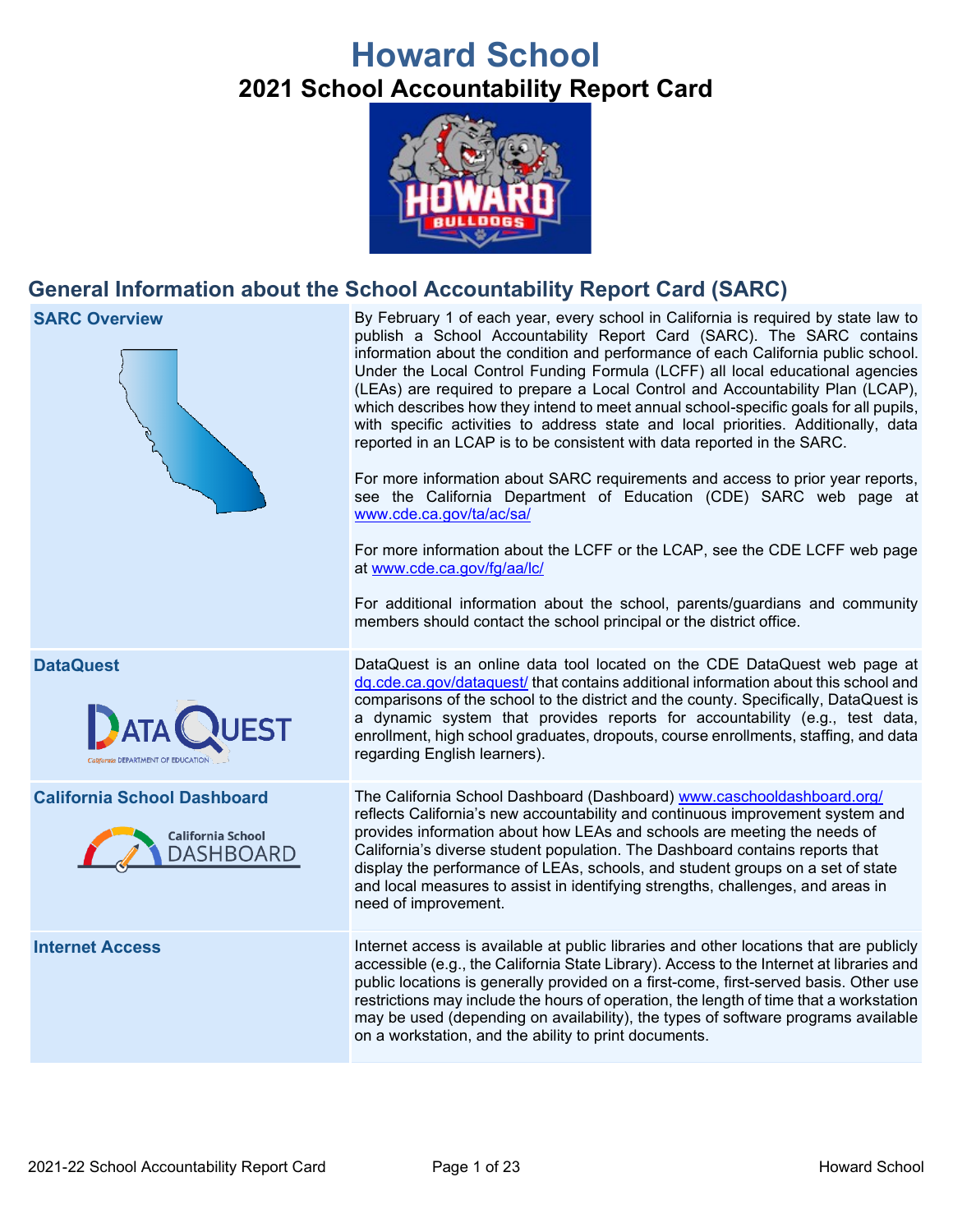# **2021-22 School Contact Information**

| <b>School Name</b>                                 | <b>Howard School</b>                |  |  |  |
|----------------------------------------------------|-------------------------------------|--|--|--|
| <b>Street</b>                                      | 13878 Road 21 1/2                   |  |  |  |
| City, State, Zip                                   | Madera, CA 93637                    |  |  |  |
| <b>Phone Number</b>                                | (559) 674-8568                      |  |  |  |
| <b>Principal</b>                                   | Jeff Dailey                         |  |  |  |
| <b>Email Address</b>                               | jeffreydailey@maderausd.org         |  |  |  |
| <b>School Website</b>                              | https://www.madera.k12.ca.us/howard |  |  |  |
| County-District-School (CDS) Code 20-65243-6023972 |                                     |  |  |  |

| 2021-22 District Contact Information |                                |  |  |  |
|--------------------------------------|--------------------------------|--|--|--|
| <b>District Name</b>                 | Madera Unified School District |  |  |  |
| <b>Phone Number</b>                  | 559.675.4500                   |  |  |  |
| Superintendent                       | Todd Lile                      |  |  |  |
| <b>Email Address</b>                 | toddlile@maderausd.org         |  |  |  |
| <b>District Website Address</b>      | www.madera.k12.ca.us           |  |  |  |

# **2021-22 School Overview**

### Principal's Message

It is the mission of Howard School that we will be a community of lifelong learners who will: Be prepared, Act responsibly, and show Respect and Kindness. Howard Bulldogs are committed to learn and grow through B.A.R.K. expectations each day.

It is our vision that through teamwork, the Howard School community will create a safe, positive, student centered environment where all students will be given an opportunity to build talent, skill, academic proficiency, and character through our B.A.R.K., empowering students to be productive global citizens.

Through our daily B.A.R.K. we emphasize and practice these behaviors daily to increase a positive climate on our campus. A positive climate where students are "caught being good" with "pawsitive praise" will instill a desire to come to school and participate to their fullest potential. Howard school is in their third year of PBIS (Positive Behavior Intervention Supports) a research-based framework to design a school behavior and academic structure to ensure safety and success for all and has been recognized as a California State Platinum PBIS award level school.

Howard School is a K-8th grade traditional school belonging to the Madera Unified School District. Howard has twice been a California Distinguished School, and once a Distinguished Title I Achieving School. Moving forward, Staff and Administration at Howard are excited about continuing the work of high achievement as we continue in the SBAC testing system by using and mastering the new math and ELA curriculum and lessons designed to encourage collaborative thinking. As the instructors we want to analyze our teaching through the achievement of our students. We need to respond appropriately to the data presented and respond, reteach, and accelerate as needed.

Howard is located approximately eight miles northwest of the city of Madera and houses approximately 500 students, including students enrolled in the Madera County Office of Education's Deaf and Hard of Hearing and Emotionally Disturbed programs. Providing a safe, clean, and "Children First" friendly environment is important to the Howard School community of teachers, classroom assistants, custodial staff, administration, and parents. We encourage students to have pride in their school, achieve their learning goals, be driven by their aspirations, and contribute to the community.

The certified staff has a Principal, 20 classroom teachers, one Special Education teacher, one full-time Special Education Para Professional Aides, one full time music and a part-time strings Teacher, one full-time art teacher, one full time STEM teacher,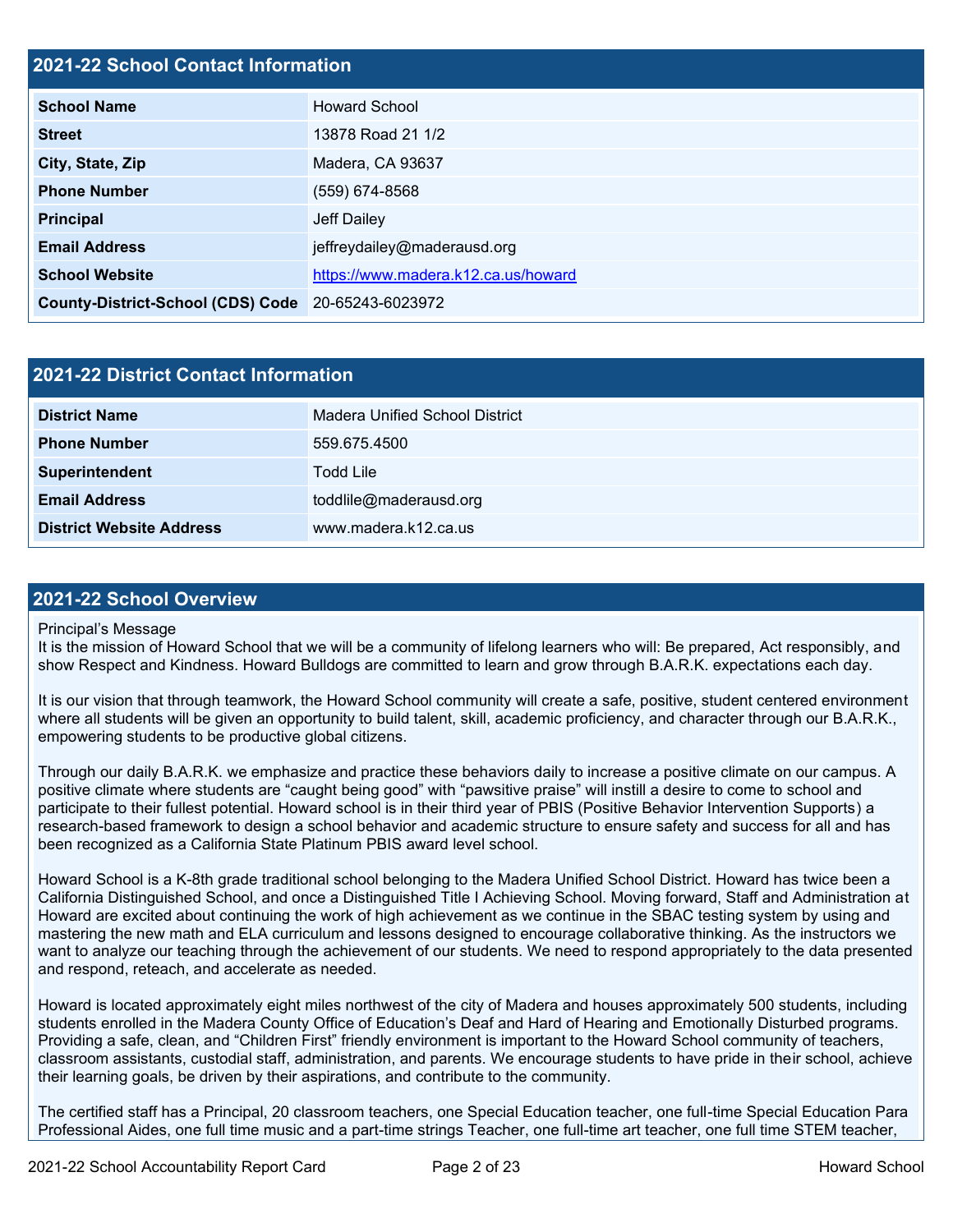## **2021-22 School Overview**

and one full-time Librarian.

Support services are provided through the District's Central Office. There is a Nurse at school two days a week, a health clerk 3 days a week, a Speech Teacher, a Psychologist two days a week, as well as a Counselor five days per week. The music program at Howard consists of instruction in grades K-8th including general music, recorder, band, strings, and choir instruction.

The classified staff consists of one full-time Special Education aide, one secretary, two noon aides, and one administrative assistant.

Extra effort is put into helping our English learners with the implementation of the District's English Language Development (ELD) program.

Please come and visit our school. We always welcome parent volunteers to help in the classroom and join our Howard Parent Teacher Club! B.A.R.K. daily. Be Prepared, Act Responsibly, Respect self, others, and things and be Kind as kindness is the key! Go Bulldogs!

Mission Statement

#### Mission Statement

Howard School is a community of lifelong learners who will; Be prepared, Act responsibly, and show Respect and Kindness. Howard Bulldogs are committed to learn and grow through B.A.R.K. each day.

#### Vision Statement

Through teamwork, the Howard School community will create a safe, positive, student-centered environment where all students will be given an opportunity to build talent, skill, academic proficiency, and character through our B.A.R.K., empowering students to be productive, global citizens.

### School Profile (School Year 2021-2022)

Howard School is one of 28 elementary/middle/comprehensive/alternative high schools in Madera Unified School District. During 2021-2022, 477 TK-8th grade students were enrolled at the school, with classes following a traditional calendar. Howard School also hosts approximately 40 students enrolled in the Madera County Office of Education's Deaf and Hard of Hearing and Emotional Disturbed Programs.

At Howard School, we strive to offer enrichment opportunities for our advanced students. Currently, we offer courses in Enhanced Math for qualified 7th-grade and 8th-grade students. Students in grades 6th-8th are given the opportunity to learn yearbook and pentathlon skills as well as robotic skills during Jr. High electives. In 2015-2016 Spanish I was added for students to obtain High School credit. Math remediation and acceleration are available electives as well.

Students are also given the opportunity to participate in a Visual Arts based enrichment class where instruction is complemented with weekly support from our trained artists in residence who are affiliated with the Madera Arts Council. Once each week, the artists work with students in grades 1st-6th. In grades K-8 Music instruction is provided through a vertically articulated progression of classroom music, 4th-grade recorder instruction and 4th-8th grade Band, Strings, and Choral instruction.

Howard's special education program is fully vested in the Center-Based Model of educating our special education students. These students are in the general education classroom for the majority of their day. They are provided support from a special education staff member during a portion of their time. They are also pulled out of the general education environment for more intense work as is determined appropriate by the special education teacher and based on the needs determined in each special education student's Individualized Education Plan (IEP). Howard has two full-time special education teachers and one full time and one part-time special education aides to support our students.

English Learner Program: All of Howard's teachers are trained to teach culturally diverse populations. ELD (English Language Development) is taught to our English learners for an average of 45 minutes a day. Students are grouped by their language levels so that instruction can be targeted to their specific areas of need. The emphasis is on oral language, listening, reading, writing, and thinking.

Howard School is a PBIS, Platinum Award Level school. Our school-wide expectations are that every student will BARK: Be Prepared, Act Responsibly, Respect self, others and things and Kindness is the key. We teach and reteach these expectations daily. We believe that practice makes permanent and it is these character traits our students will leave Howard knowing and understanding and carrying with them out into the community of Madera and beyond.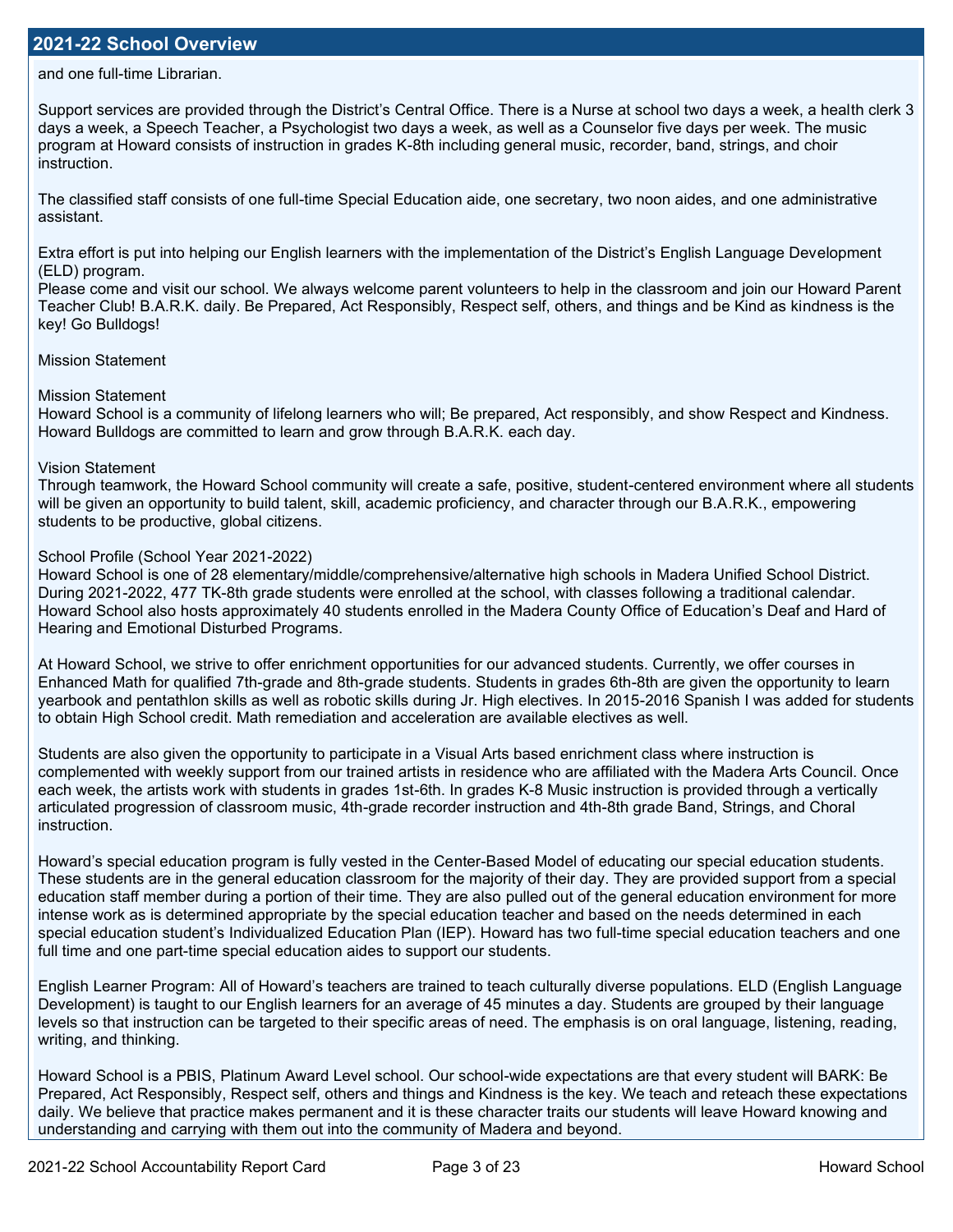# **About this School**

| 2020-21 Student Enrollment by Grade Level |                           |  |  |  |  |
|-------------------------------------------|---------------------------|--|--|--|--|
| <b>Grade Level</b>                        | <b>Number of Students</b> |  |  |  |  |
| Kindergarten                              | 60                        |  |  |  |  |
| Grade 1                                   | 53                        |  |  |  |  |
| Grade 2                                   | 50                        |  |  |  |  |
| Grade 3                                   | 43                        |  |  |  |  |
| Grade 4                                   | 60                        |  |  |  |  |
| Grade 5                                   | 49                        |  |  |  |  |
| Grade 6                                   | 57                        |  |  |  |  |
| Grade 7                                   | 66                        |  |  |  |  |
| Grade 8                                   | 60                        |  |  |  |  |
| <b>Total Enrollment</b>                   | 498                       |  |  |  |  |

# **2020-21 Student Enrollment by Student Group**

| <b>Student Group</b>                   | <b>Percent of Total Enrollment</b> |
|----------------------------------------|------------------------------------|
| Asian                                  | 0.6                                |
| <b>Black or African American</b>       | 0.4                                |
| <b>Hispanic or Latino</b>              | 83.9                               |
| <b>Two or More Races</b>               | 1                                  |
| <b>White</b>                           | 12.7                               |
| <b>English Learners</b>                | 12.9                               |
| <b>Foster Youth</b>                    | 2.6                                |
| <b>Homeless</b>                        | 3.2                                |
| <b>Socioeconomically Disadvantaged</b> | 77.7                               |
| <b>Students with Disabilities</b>      | 5                                  |

# **A. Conditions of Learning State Priority: Basic**

The SARC provides the following information relevant to the State priority: Basic (Priority 1):

- Degree to which teachers are appropriately assigned and fully credentialed in the subject area and for the pupils they are teaching;
- Pupils have access to standards-aligned instructional materials; and
- School facilities are maintained in good repair

Note: For more information refer to the Updated Teacher Equity Definitions web page at<https://www.cde.ca.gov/pd/ee/teacherequitydefinitions.asp>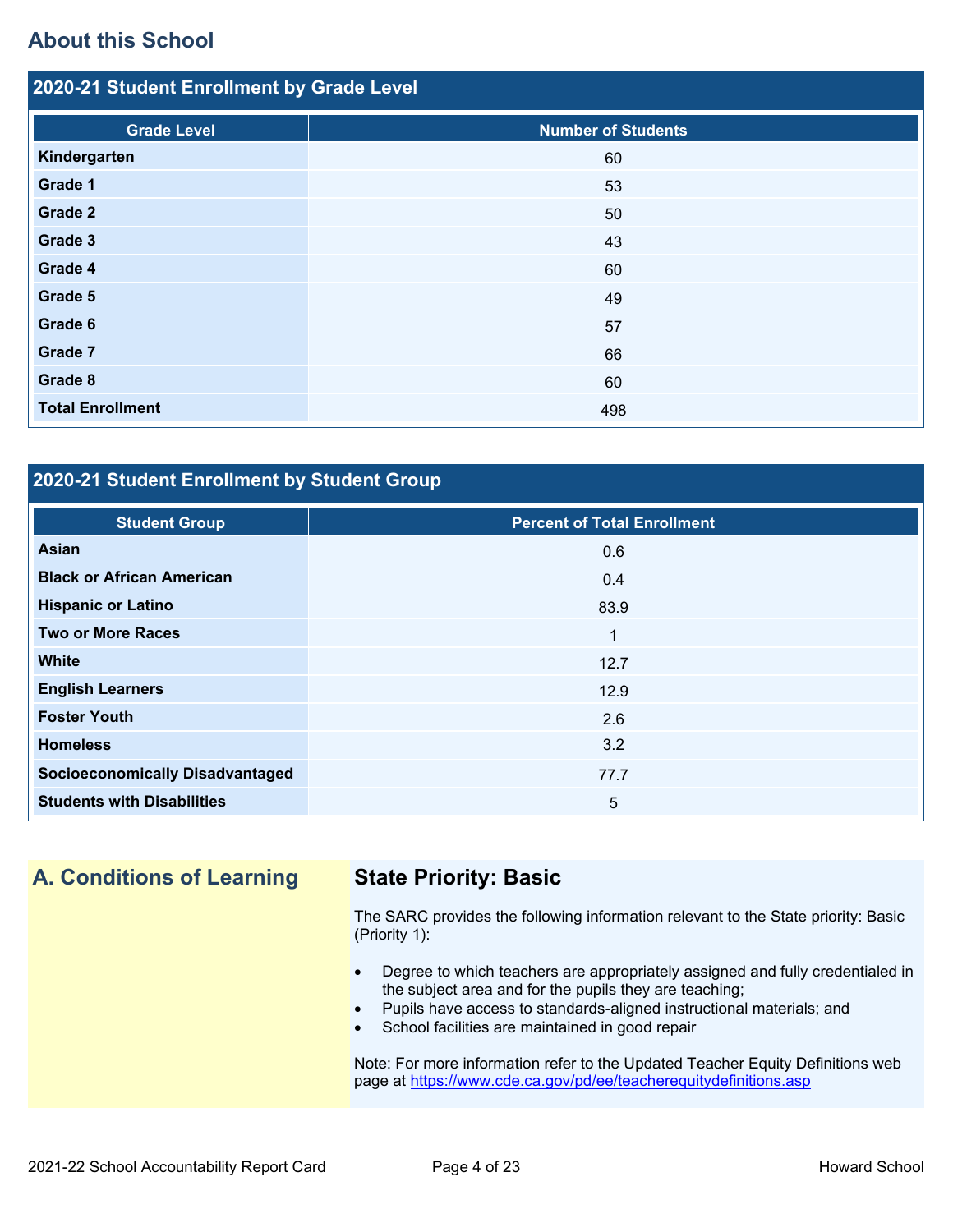| 2019-20 Teacher Preparation and Placement                                                       |         |  |  |
|-------------------------------------------------------------------------------------------------|---------|--|--|
| <b>Authorization/Assignment</b>                                                                 | 2019-20 |  |  |
| Fully (Preliminary or Clear) Credentialed for Subject and Student Placement (properly assigned) |         |  |  |
| <b>Intern Credential Holders Properly Assigned</b>                                              |         |  |  |
| Teachers Without Credentials and Misassignments ("ineffective" under ESSA)                      |         |  |  |
| Credentialed Teachers Assigned Out-of-Field ("out-of-field" under ESSA)                         |         |  |  |
| <b>Unknown</b>                                                                                  |         |  |  |
| <b>Total Teaching Positions</b>                                                                 |         |  |  |

Note: The data in this table is based on Full Time Equivalent (FTE) status. One FTE equals one staff member working full time; one FTE could also represent two staff members who each work 50 percent of full time. Additionally, an assignment is defined as a position that an educator is assigned to based on setting, subject, and grade level. An authorization is defined as the services that an educator is authorized to provide to students.

| 2019-20 Teachers Without Credentials and Misassignments (considered "ineffective" under ESSA) |         |  |  |
|-----------------------------------------------------------------------------------------------|---------|--|--|
| <b>Authorization/Assignment</b>                                                               | 2019-20 |  |  |
| <b>Permits and Waivers</b>                                                                    |         |  |  |
| <b>Misassignments</b>                                                                         |         |  |  |
| <b>Vacant Positions</b>                                                                       |         |  |  |
| <b>Total Teachers Without Credentials and Misassignments</b>                                  |         |  |  |

| 2019-20 Credentialed Teachers Assigned Out-of-Field (considered "out-of-field" under ESSA) |  |
|--------------------------------------------------------------------------------------------|--|
|--------------------------------------------------------------------------------------------|--|

| <b>Indicator</b>                                              | 2019-20 |
|---------------------------------------------------------------|---------|
| <b>Credentialed Teachers Authorized on a Permit or Waiver</b> |         |
| <b>Local Assignment Options</b>                               |         |
| <b>Total Out-of-Field Teachers</b>                            |         |

| 2019-20 Class Assignments                                                                                                                           |         |
|-----------------------------------------------------------------------------------------------------------------------------------------------------|---------|
| <b>Indicator</b>                                                                                                                                    | 2019-20 |
| <b>Misassignments for English Learners</b><br>(a percentage of all the classes with English learners taught by teachers that are misassigned)       |         |
| No credential, permit or authorization to teach<br>(a percentage of all the classes taught by teachers with no record of an authorization to teach) |         |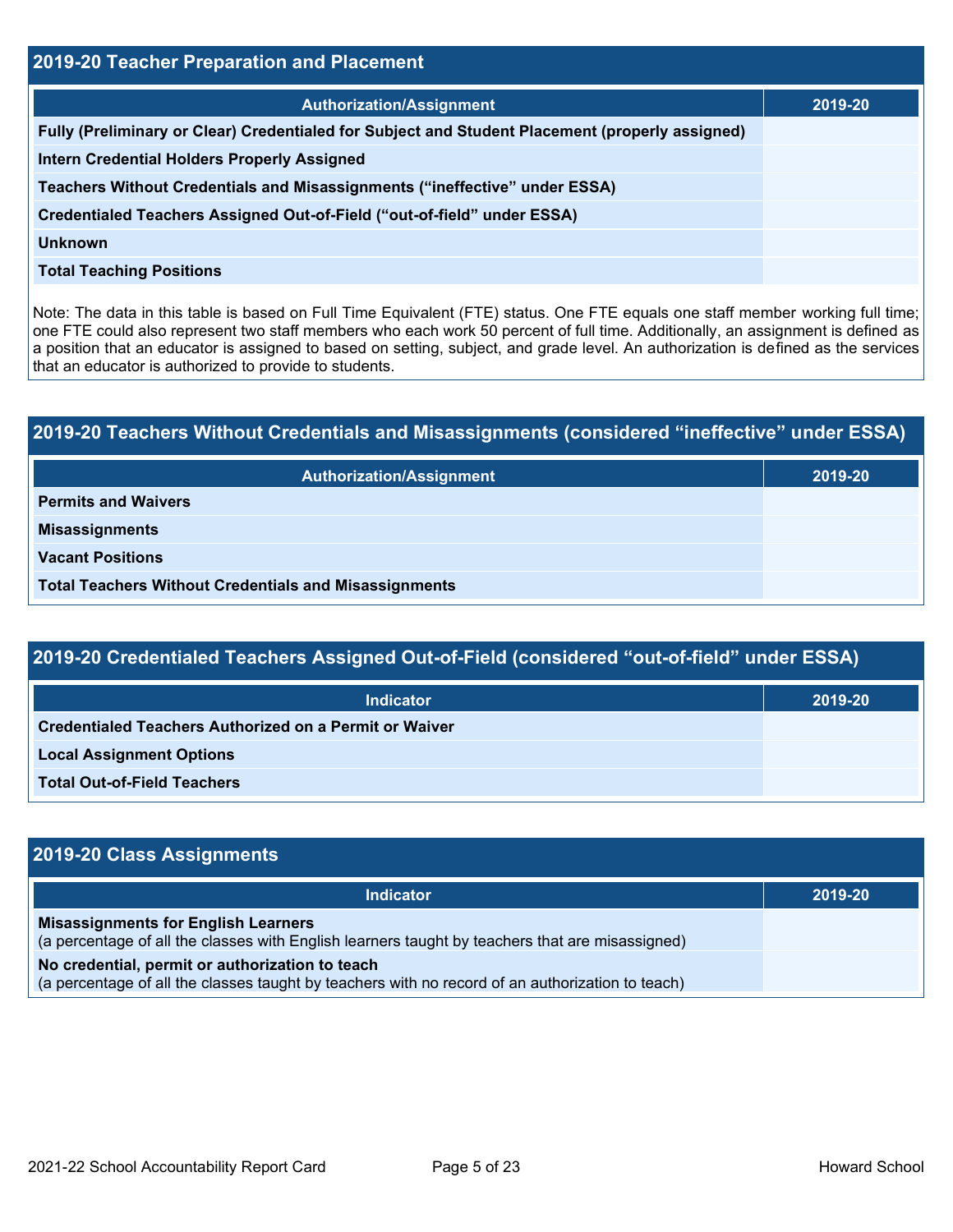# **2021-22 Quality, Currency, Availability of Textbooks and Other Instructional Materials**

Madera Unified held a public hearing on September 24, 2019, and determined that each school within the district had sufficient and good quality textbooks, instructional materials, and science lab equipment pursuant to the settlement of Williams vs. the State of California. All students, including English learners, are given their own individual standards-aligned textbooks or instructional materials, or both, in core subjects for use in the classroom and to take home. Textbooks and instructional materials are adopted according to a cycle developed by the California Department of Education, making the textbooks/instructional materials used in the school the most current available. Textbooks and instructional materials approved for use by the state are reviewed by a selection committee of teachers and administrators and a recommendation is made to the School Board for their approved use at the local level. All recommended materials are available for parent examination at the district office prior to adoption.

#### **Year and month in which the data were collected The Contract Contract Contract Contract Contract Contract Control 2020**

| <b>Subject</b>                | Textbooks and Other Instructional Materials/year of<br><b>Adoption</b>                                                                                                                                          | <b>From</b><br><b>Most</b><br><b>Recent</b><br><b>Adoption</b> | <b>Percent</b><br><b>Students</b><br><b>Lacking Own</b><br><b>Assigned</b><br><b>Copy</b> |
|-------------------------------|-----------------------------------------------------------------------------------------------------------------------------------------------------------------------------------------------------------------|----------------------------------------------------------------|-------------------------------------------------------------------------------------------|
| <b>Reading/Language Arts</b>  | Benchmark Advance: Step Up to Literacy 2016<br>McGraw Hill California Wonders 2016<br>Benchmark Adelante 2016                                                                                                   | <b>Yes</b>                                                     | $0.0\%$                                                                                   |
| <b>Mathematics</b>            | Big Ideas Math 2014<br>California Math in Focus: Math 2014<br>McGraw Hill My Math 2014                                                                                                                          | <b>Yes</b>                                                     | $0.0\%$                                                                                   |
| <b>Science</b>                | Twig Science 2019                                                                                                                                                                                               | <b>Yes</b>                                                     | $0.0\%$                                                                                   |
| <b>History-Social Science</b> | California History-Social Science: myWorld Interactive 2018<br>California History-Social Science: myWorid Interactive,<br><b>Ancient Civilizations 2018</b><br>TCI Social Studies Alive! California Series 2018 | <b>Yes</b>                                                     | $0.0\%$                                                                                   |
| <b>Foreign Language</b>       | Mc Dougal Avancemos 2013                                                                                                                                                                                        | Yes.                                                           | $0.0\%$                                                                                   |

# **School Facility Conditions and Planned Improvements**

Howard School was originally constructed in 1953 and is comprised of 25 classrooms, one multipurpose room/cafeteria, one library, one staff lounge, one computer lab, and one playground.

During the summer of 2017, Howard received a facelift including, a carpet in all the classrooms, office, and staff room. The original bathrooms were fully remodeled with new appliances, tile, and paint. There was a new paint job on the exterior of the school and a new marquee was installed as well.

During 2018 the multi-purpose cafeteria/auditorium received a brand new paint job, projector, screen, and speakers. The library also received a paint job, all new furniture as well as approximately \$30,000 worth of new books During the Fall of 2020.

Playground space is adequate for the number of students we have, providing them with ample opportunity to be active during their recess times. There is adequate space for staff to work.

### Cleaning Process

The principal works daily with the custodial staff of 2 full-time employees to ensure that the school is maintained to provide for a clean and safe school. They work a staggered shift schedule with one of them available on campus from 6:30 a.m. to 2:30 p.m. A three-person team from the district maintenance department services the larger maintenance needs about every six weeks. The district makes a great effort to ensure that all schools are clean, safe, and functional. To assist in this effort, the District uses a facility survey instrument developed by the State of California Office of School Construction. The district governing board has adopted cleaning standards for all schools in the district. A summary of these standards is available at the district office for review.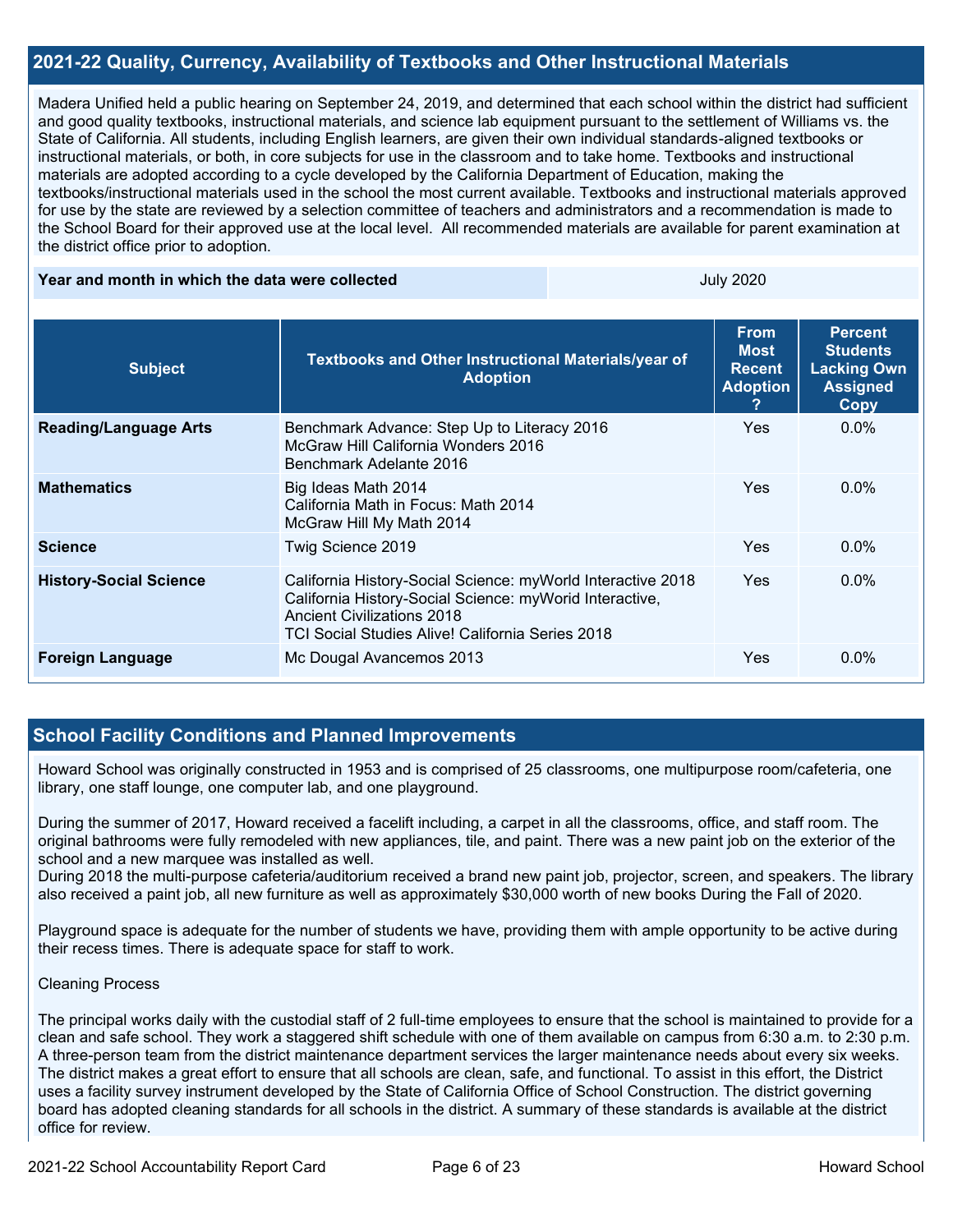The school grounds are clean and safe thanks to the efforts of many people. Howard has its own custodial staff that takes care of daily cleaning and maintenance. Classrooms are cleaned daily.

### Maintenance and Repair

District maintenance staff ensures that the repairs necessary to keep the school in good repair and work orders are completed in a timely manner. A work order process is used to ensure efficient service and the highest priority is given to emergency repairs. While reviewing this report, please note that even minor discrepancies are reported in the inspection process. The items noted in the table have been corrected or are in the process of remediation.

### Deferred Maintenance Budget

The district participates in the State School Deferred Maintenance Program, which provides matching funds on a dollar–for– dollar basis, to assist school districts with expenditures for major repair or replacement of existing school building components. Typically this includes roofing, plumbing, heating, electrical systems, interior or exterior painting, and floor systems.

The following chart displays the results of the most recent school facilities inspection information. The chart displays data collected in July 2021.

## **Year and month of the most recent FIT report July 2021**

| <b>System Inspected</b>                                                | Rate<br>Good <sub>1</sub> | Rate<br>Fair | Rate<br>Poor | <b>Repair Needed and Action Taken or Planned</b> |
|------------------------------------------------------------------------|---------------------------|--------------|--------------|--------------------------------------------------|
| <b>Systems:</b><br>Gas Leaks, Mechanical/HVAC, Sewer                   | X                         |              |              |                                                  |
| Interior:<br><b>Interior Surfaces</b>                                  | X                         |              |              |                                                  |
| <b>Cleanliness:</b><br>Overall Cleanliness, Pest/Vermin Infestation    | $\times$                  |              |              |                                                  |
| <b>Electrical</b>                                                      | $\times$                  |              |              |                                                  |
| <b>Restrooms/Fountains:</b><br>Restrooms, Sinks/ Fountains             | X                         |              |              |                                                  |
| Safety:<br>Fire Safety, Hazardous Materials                            | X                         |              |              |                                                  |
| Structural:<br>Structural Damage, Roofs                                | X                         |              |              |                                                  |
| External:<br>Playground/School Grounds, Windows/<br>Doors/Gates/Fences | X                         |              |              |                                                  |

# **Overall Facility Rate**

| ∣ Exemplary <sup>∣</sup> | Good | Fair | Poor |
|--------------------------|------|------|------|
|                          | . .  |      |      |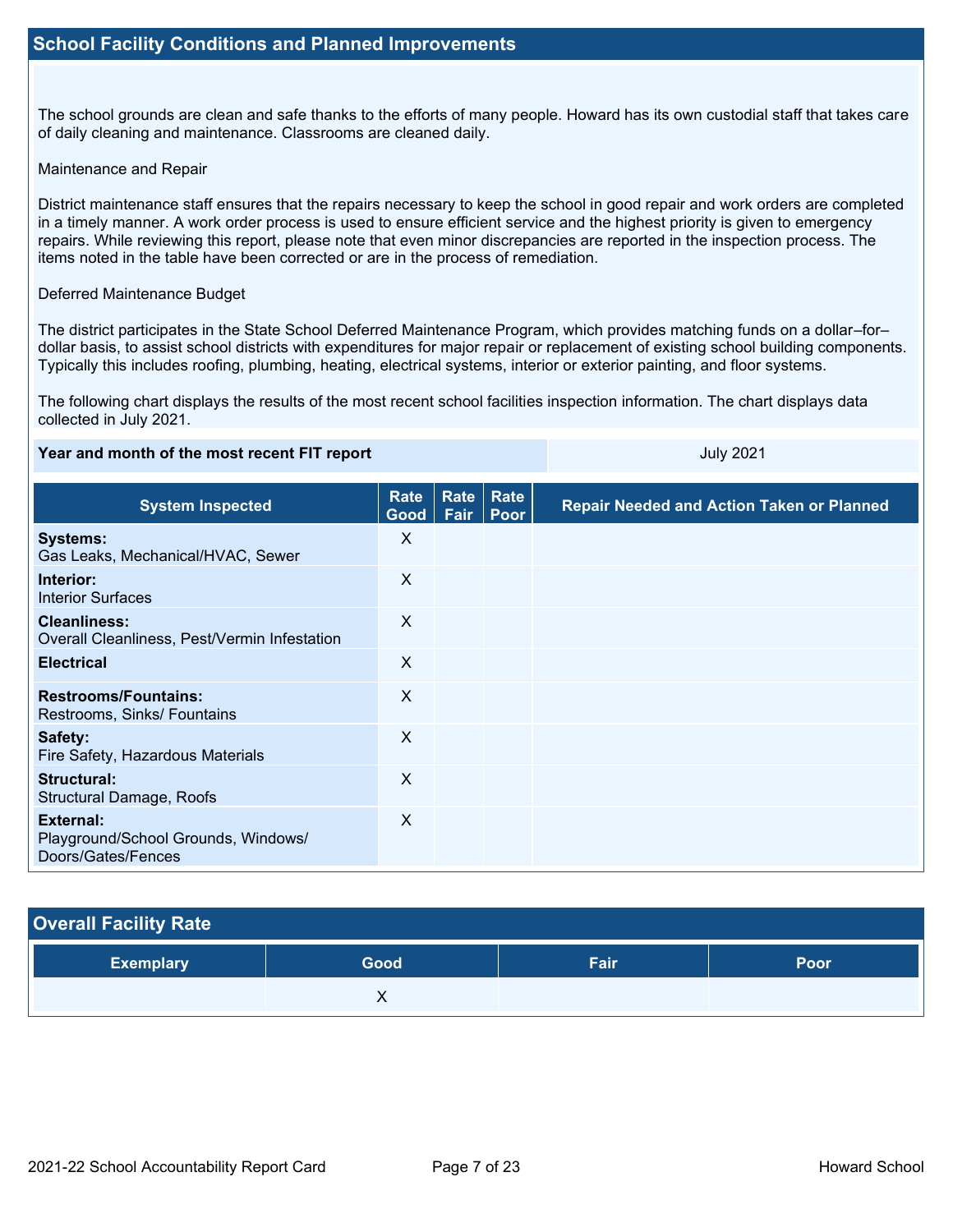# **B. Pupil Outcomes State Priority: Pupil Achievement**

The SARC provides the following information relevant to the State priority: Pupil Achievement (Priority 4):

## **Statewide Assessments**

(i.e., California Assessment of Student Performance and Progress [CAASPP] System includes the Smarter Balanced Summative Assessments for students in the general education population and the California Alternate Assessments [CAAs] for English language arts/literacy [ELA] and mathematics given in grades three through eight and grade eleven. Only eligible students may participate in the administration of the CAAs. CAAs items are aligned with alternate achievement standards, which are linked with the Common Core State Standards [CCSS] for students with the most significant cognitive disabilities).

The CAASPP System encompasses the following assessments and student participation requirements:

- 1. **Smarter Balanced Summative Assessments and CAAs for ELA** in grades three through eight and grade eleven.
- 2. **Smarter Balanced Summative Assessments and CAAs for mathematics** in grades three through eight and grade eleven.
- 3. **California Science Test (CAST) and CAAs for Science** in grades five, eight, and once in high school (i.e., grade ten, eleven, or twelve).

## **SARC Reporting in the 2020-2021 School Year Only**

Where the most viable option, LEAs were required to administer the statewide summative assessment in ELA and mathematics. Where a statewide summative assessment was not the most viable option for the LEA (or for one or more gradelevel[s] within the LEA) due to the pandemic, LEAs were allowed to report results from a different assessment that met the criteria established by the State Board of Education (SBE) on March 16, 2021. The assessments were required to be:

- Aligned with CA CCSS for ELA and mathematics;
- Available to students in grades 3 through 8, and grade 11; and
- Uniformly administered across a grade, grade span, school, or district to all eligible students.

#### **Options**

Note that the CAAs could only be administered in-person following health and safety requirements. If it was not viable for the LEA to administer the CAAs in person with health and safety guidelines in place, the LEA was directed to not administer the tests. There were no other assessment options available for the CAAs. Schools administered the Smarter Balanced Summative Assessments for ELA and mathematics, other assessments that meet the SBE criteria, or a combination of both, and they could only choose one of the following:

- Smarter Balanced ELA and mathematics summative assessments;
- Other assessments meeting the SBE criteria; or
- Combination of Smarter Balanced ELA and mathematics summative assessments and other assessments.

The percentage of students who have successfully completed courses that satisfy the requirements for entrance to the University of California and the California State University, or career technical education sequences or programs of study.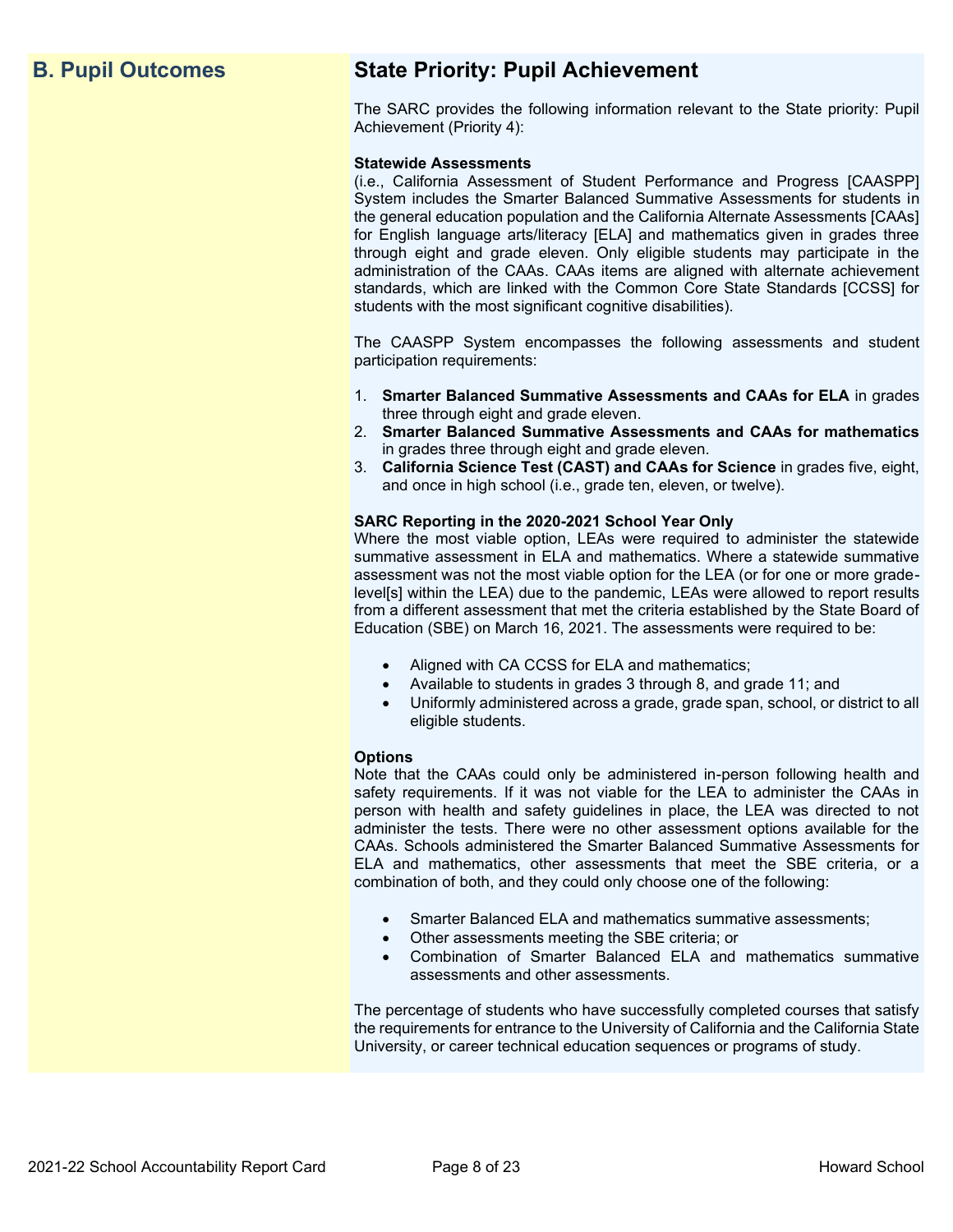# **Percentage of Students Meeting or Exceeding the State Standard on CAASPP**

This table displays CAASPP test results in ELA and mathematics for all students grades three through eight and grade eleven taking and completing a state-administered assessment.

The 2019-2020 data cells with N/A values indicate that the 2019-2020 data are not available due to the COVID-19 pandemic and resulting summative test suspension. The Executive Order N-30-20 was issued which waived the assessment, accountability, and reporting requirements for the 2019-2020 school year.

The 2020-2021 data cells have N/A values because these data are not comparable to other year data due to the COVID-19 pandemic during the 2020-2021 school year. Where the CAASPP assessments in ELA and/or mathematics is not the most viable option, the LEAs were allowed to administer local assessments. Therefore, the 2020-2021 data between school years for the school, district, state are not an accurate comparison. As such, it is inappropriate to compare results of the 2020-2021 school year to other school years.

| Subject                                                              | <b>School</b><br>2019-20 | <b>School</b><br>2020-21 | <b>District</b><br>2019-20 | <b>District</b><br>2020-21 | <b>State</b><br>2019-20 | <b>State</b><br>2020-21 |
|----------------------------------------------------------------------|--------------------------|--------------------------|----------------------------|----------------------------|-------------------------|-------------------------|
| <b>English Language Arts/Literacy</b><br>$\left($ grades 3-8 and 11) | N/A                      | N/A                      | N/A                        | N/A                        | N/A                     | N/A                     |
| <b>Mathematics</b><br>$(grades 3-8 and 11)$                          | N/A                      | N/A                      | N/A                        | N/A                        | N/A                     | N/A                     |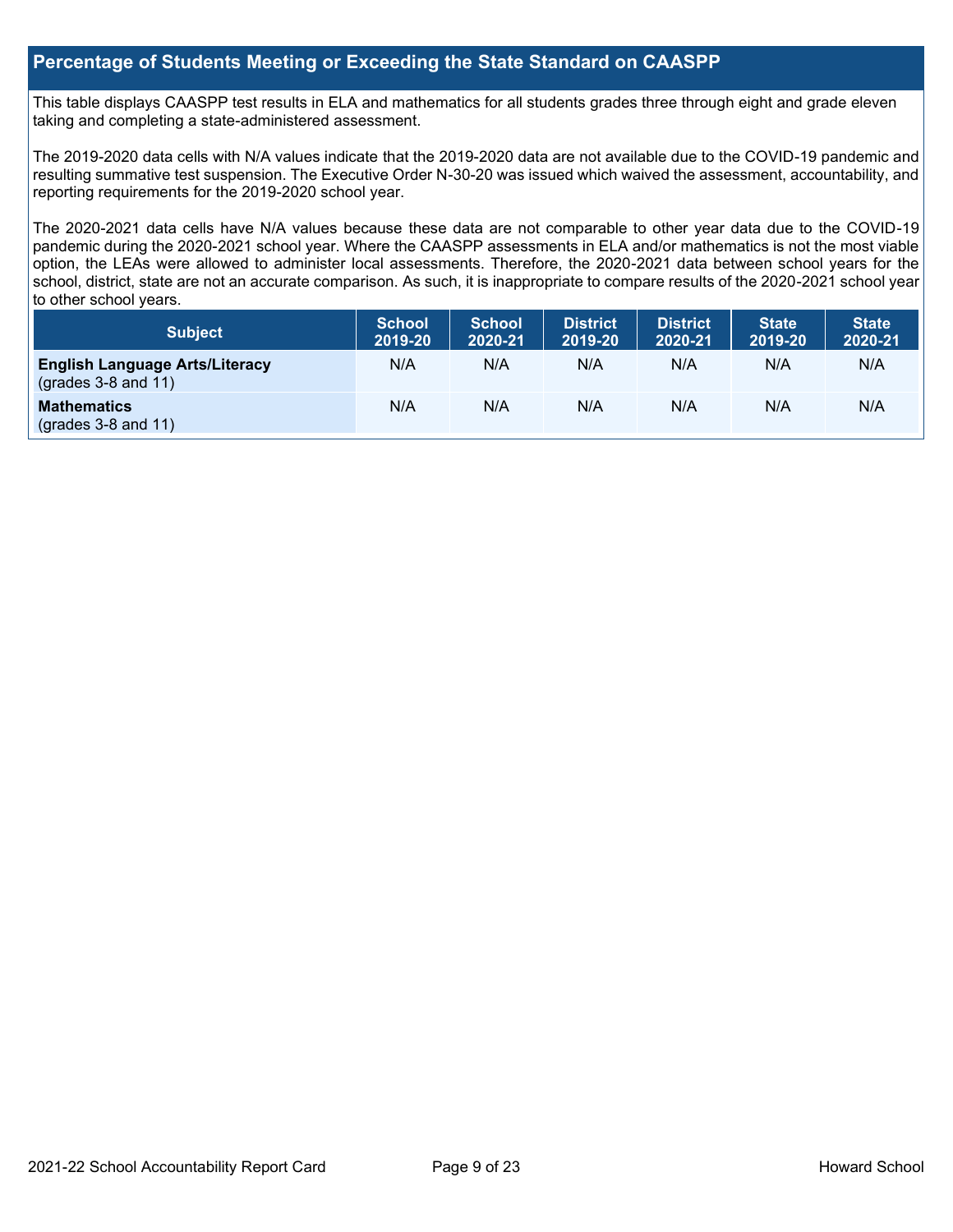# **2020-21 CAASPP Test Results in ELA by Student Group**

This table displays CAASPP test results in ELA by student group for students grades three through eight and grade eleven taking and completing a state-administered assessment. The CDE will populate this table for schools in cases where the school administered the CAASPP assessment. In cases where the school administered a local assessment instead of CAASPP, the CDE will populate this table with "NT" values, meaning this school did not test students using the CAASPP. See the local assessment(s) table for more information.

| <b>CAASPP</b><br><b>Student Groups</b>               | <b>CAASPP</b><br><b>Total</b><br><b>Enrollment</b> | <b>CAASPP</b><br><b>Number</b><br><b>Tested</b> | <b>CAASPP</b><br><b>Percent</b><br><b>Tested</b> | <b>CAASPP</b><br><b>Percent</b><br><b>Not Tested</b> | <b>CAASPP</b><br><b>Percent</b><br>Met or<br><b>Exceeded</b> |
|------------------------------------------------------|----------------------------------------------------|-------------------------------------------------|--------------------------------------------------|------------------------------------------------------|--------------------------------------------------------------|
| <b>All Students</b>                                  | 355                                                | <b>NT</b>                                       | <b>NT</b>                                        | <b>NT</b>                                            | <b>NT</b>                                                    |
| <b>Female</b>                                        | 171                                                | <b>NT</b>                                       | <b>NT</b>                                        | <b>NT</b>                                            | <b>NT</b>                                                    |
| <b>Male</b>                                          | 184                                                | <b>NT</b>                                       | <b>NT</b>                                        | <b>NT</b>                                            | <b>NT</b>                                                    |
| American Indian or Alaska Native                     | --                                                 | <b>NT</b>                                       | <b>NT</b>                                        | <b>NT</b>                                            | <b>NT</b>                                                    |
| <b>Asian</b>                                         | --                                                 | <b>NT</b>                                       | <b>NT</b>                                        | <b>NT</b>                                            | <b>NT</b>                                                    |
| <b>Black or African American</b>                     | --                                                 | <b>NT</b>                                       | <b>NT</b>                                        | <b>NT</b>                                            | <b>NT</b>                                                    |
| <b>Filipino</b>                                      | $\Omega$                                           | $\mathbf 0$                                     | $\mathbf{0}$                                     | $\mathbf 0$                                          | 0                                                            |
| <b>Hispanic or Latino</b>                            | 294                                                | <b>NT</b>                                       | <b>NT</b>                                        | <b>NT</b>                                            | <b>NT</b>                                                    |
| Native Hawaiian or Pacific Islander                  | $\mathbf 0$                                        | $\mathbf 0$                                     | $\overline{0}$                                   | $\overline{0}$                                       | 0                                                            |
| <b>Two or More Races</b>                             | $\overline{\phantom{m}}$                           | <b>NT</b>                                       | <b>NT</b>                                        | <b>NT</b>                                            | <b>NT</b>                                                    |
| <b>White</b>                                         | 49                                                 | <b>NT</b>                                       | <b>NT</b>                                        | <b>NT</b>                                            | <b>NT</b>                                                    |
| <b>English Learners</b>                              | 54                                                 | <b>NT</b>                                       | <b>NT</b>                                        | <b>NT</b>                                            | <b>NT</b>                                                    |
| <b>Foster Youth</b>                                  | $-$                                                | <b>NT</b>                                       | <b>NT</b>                                        | <b>NT</b>                                            | <b>NT</b>                                                    |
| <b>Homeless</b>                                      | 24                                                 | <b>NT</b>                                       | <b>NT</b>                                        | <b>NT</b>                                            | <b>NT</b>                                                    |
| <b>Military</b>                                      | --                                                 | <b>NT</b>                                       | <b>NT</b>                                        | <b>NT</b>                                            | <b>NT</b>                                                    |
| <b>Socioeconomically Disadvantaged</b>               | 284                                                | <b>NT</b>                                       | <b>NT</b>                                        | <b>NT</b>                                            | <b>NT</b>                                                    |
| <b>Students Receiving Migrant Education Services</b> | $\overline{\phantom{a}}$                           | <b>NT</b>                                       | <b>NT</b>                                        | <b>NT</b>                                            | <b>NT</b>                                                    |
| <b>Students with Disabilities</b>                    | 22                                                 | <b>NT</b>                                       | <b>NT</b>                                        | <b>NT</b>                                            | <b>NT</b>                                                    |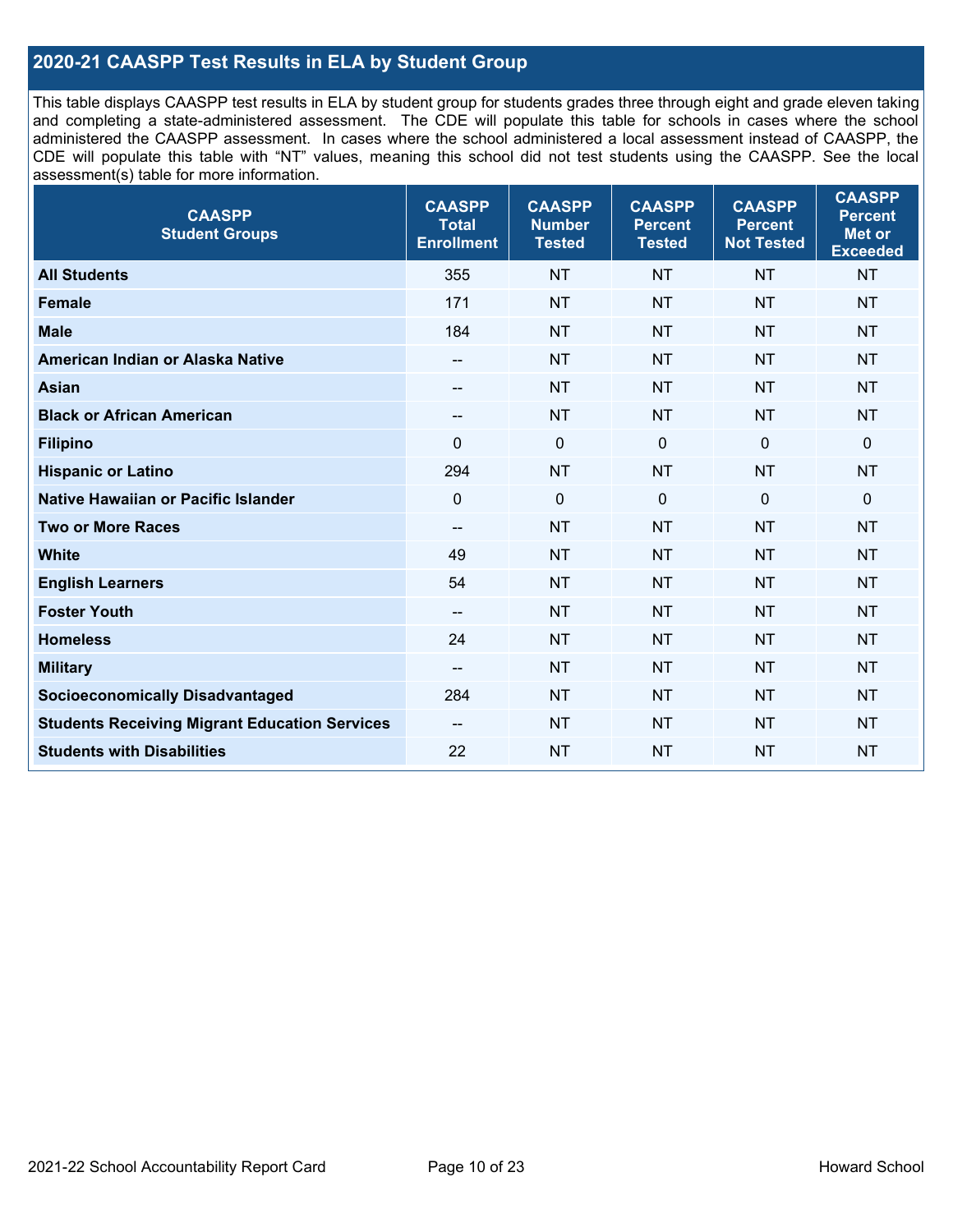# **2020-21 CAASPP Test Results in Math by Student Group**

This table displays CAASPP test results in Math by student group for students grades three through eight and grade eleven taking and completing a state-administered assessment. The CDE will populate this table for schools in cases where the school administered the CAASPP assessment. In cases where the school administered a local assessment instead of CAASPP, the CDE will populate this table with "NT" values, meaning this school did not test students using the CAASPP. See the local assessment(s) table for more information.

| <b>CAASPP</b><br><b>Student Groups</b>               | <b>CAASPP</b><br><b>Total</b><br><b>Enrollment</b> | <b>CAASPP</b><br><b>Number</b><br><b>Tested</b> | <b>CAASPP</b><br><b>Percent</b><br><b>Tested</b> | <b>CAASPP</b><br><b>Percent</b><br><b>Not Tested</b> | <b>CAASPP</b><br><b>Percent</b><br><b>Met or</b><br><b>Exceeded</b> |
|------------------------------------------------------|----------------------------------------------------|-------------------------------------------------|--------------------------------------------------|------------------------------------------------------|---------------------------------------------------------------------|
| <b>All Students</b>                                  | 355                                                | <b>NT</b>                                       | <b>NT</b>                                        | <b>NT</b>                                            | <b>NT</b>                                                           |
| <b>Female</b>                                        | 171                                                | <b>NT</b>                                       | <b>NT</b>                                        | <b>NT</b>                                            | <b>NT</b>                                                           |
| <b>Male</b>                                          | 184                                                | <b>NT</b>                                       | <b>NT</b>                                        | <b>NT</b>                                            | <b>NT</b>                                                           |
| American Indian or Alaska Native                     | $- -$                                              | <b>NT</b>                                       | <b>NT</b>                                        | <b>NT</b>                                            | <b>NT</b>                                                           |
| <b>Asian</b>                                         | $\overline{\phantom{a}}$                           | <b>NT</b>                                       | <b>NT</b>                                        | <b>NT</b>                                            | <b>NT</b>                                                           |
| <b>Black or African American</b>                     | $\qquad \qquad -$                                  | <b>NT</b>                                       | <b>NT</b>                                        | <b>NT</b>                                            | <b>NT</b>                                                           |
| <b>Filipino</b>                                      | $\Omega$                                           | $\mathbf 0$                                     | $\mathbf{0}$                                     | $\mathbf 0$                                          | $\mathbf 0$                                                         |
| <b>Hispanic or Latino</b>                            | 294                                                | <b>NT</b>                                       | <b>NT</b>                                        | <b>NT</b>                                            | <b>NT</b>                                                           |
| <b>Native Hawaiian or Pacific Islander</b>           | $\mathbf 0$                                        | $\mathbf 0$                                     | $\mathbf{0}$                                     | $\mathbf 0$                                          | $\mathbf 0$                                                         |
| <b>Two or More Races</b>                             | $\qquad \qquad -$                                  | <b>NT</b>                                       | <b>NT</b>                                        | <b>NT</b>                                            | <b>NT</b>                                                           |
| <b>White</b>                                         | 49                                                 | <b>NT</b>                                       | <b>NT</b>                                        | <b>NT</b>                                            | <b>NT</b>                                                           |
| <b>English Learners</b>                              | 54                                                 | <b>NT</b>                                       | <b>NT</b>                                        | <b>NT</b>                                            | <b>NT</b>                                                           |
| <b>Foster Youth</b>                                  | $\overline{\phantom{a}}$                           | <b>NT</b>                                       | <b>NT</b>                                        | <b>NT</b>                                            | <b>NT</b>                                                           |
| <b>Homeless</b>                                      | 24                                                 | <b>NT</b>                                       | <b>NT</b>                                        | <b>NT</b>                                            | <b>NT</b>                                                           |
| <b>Military</b>                                      | $\qquad \qquad -$                                  | <b>NT</b>                                       | <b>NT</b>                                        | <b>NT</b>                                            | <b>NT</b>                                                           |
| <b>Socioeconomically Disadvantaged</b>               | 284                                                | <b>NT</b>                                       | <b>NT</b>                                        | <b>NT</b>                                            | <b>NT</b>                                                           |
| <b>Students Receiving Migrant Education Services</b> | --                                                 | <b>NT</b>                                       | <b>NT</b>                                        | <b>NT</b>                                            | <b>NT</b>                                                           |
| <b>Students with Disabilities</b>                    | 22                                                 | <b>NT</b>                                       | <b>NT</b>                                        | <b>NT</b>                                            | <b>NT</b>                                                           |

# **2020-21 Local Assessment Test Results in ELA by Student Group**

This table displays Local Assessment test results in ELA by student group for students grades three through eight and grade eleven. LEAs/schools will populate this table for schools in cases where the school administered a local assessment. In cases where the school administered the CAASPP assessment, LEAs/schools will populate this table with "N/A" values in all cells, meaning this table is Not Applicable for this school.

| <b>iReady</b><br><b>Student Groups</b> | <b>iReady</b><br><b>Total</b><br><b>Enrollment</b> | <b>iReady</b><br><b>Number</b><br><b>Tested</b> | <b>iReady</b><br><b>Percent</b><br><b>Tested</b> | <b>iReady</b><br>Percent<br><b>Not Tested</b> | <b>iReady</b><br><b>Percent</b><br><b>At or Above</b><br><b>Grade Level</b> |
|----------------------------------------|----------------------------------------------------|-------------------------------------------------|--------------------------------------------------|-----------------------------------------------|-----------------------------------------------------------------------------|
| <b>All Students</b>                    | 350                                                | 325                                             | 92.86%                                           | 7.14%                                         | 24.31%                                                                      |
| <b>Female</b>                          | 168                                                | 155                                             | 92.26%                                           | 7.74%                                         | 27.10%                                                                      |
| <b>Male</b>                            | 182                                                | 170                                             | 93.41%                                           | 6.59%                                         | 21.76%                                                                      |
| American Indian or Alaska Native       | --                                                 | $\overline{\phantom{a}}$                        | 100.00%                                          |                                               |                                                                             |
| Asian                                  | --                                                 | $- -$                                           | 100.00%                                          |                                               | 50.00%                                                                      |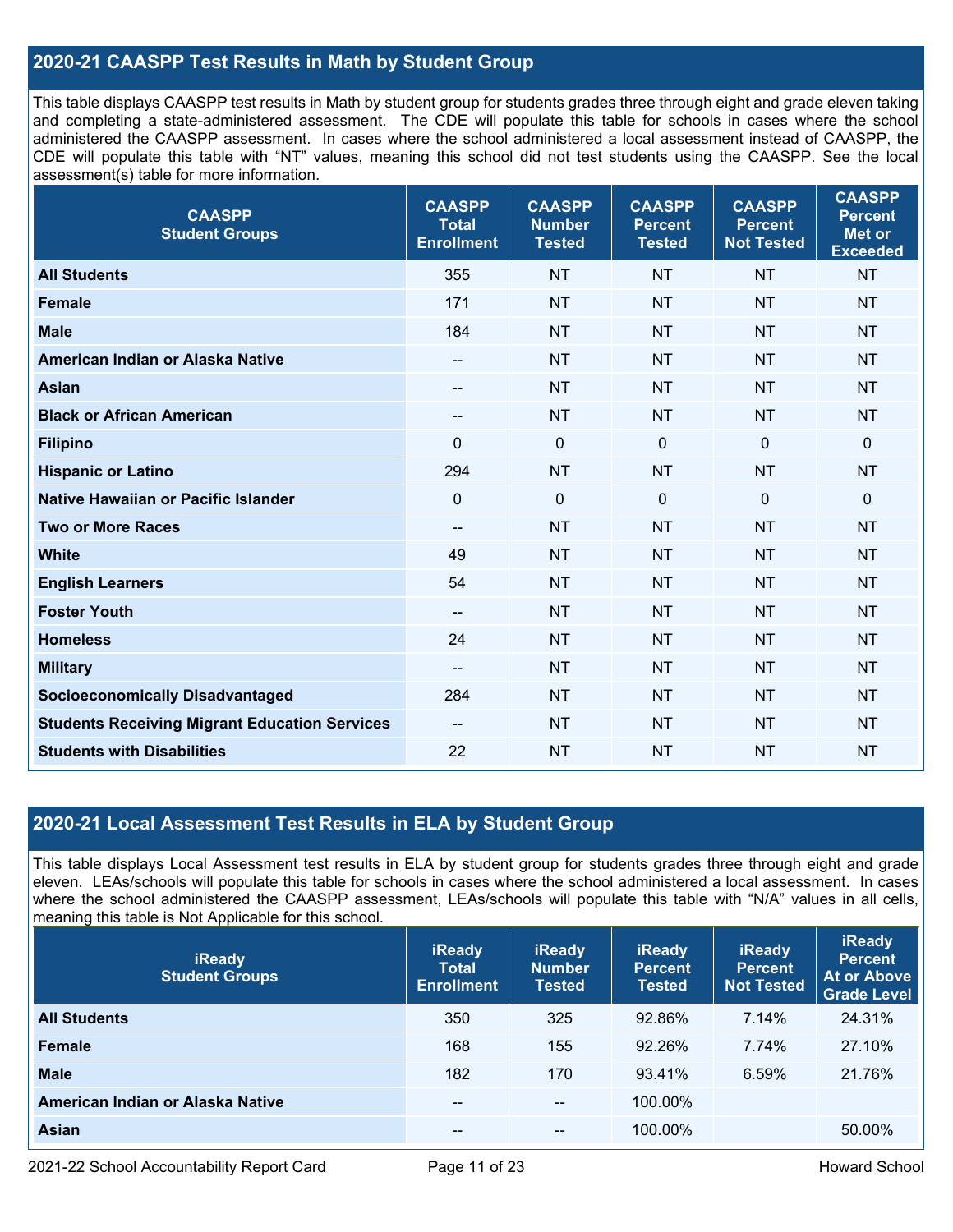| <b>Black or African American</b>                                                           | $- -$ | $\overline{\phantom{m}}$ | 50.00%  | 50.00% |        |
|--------------------------------------------------------------------------------------------|-------|--------------------------|---------|--------|--------|
| <b>Hispanic or Latino</b>                                                                  | 276   | 256                      | 92.75%  | 7.25%  | 20.70% |
| <b>Two or More Races</b>                                                                   | 18    | 16                       | 88.89%  | 11.11% | 31.25% |
| <b>White</b>                                                                               | 48    | 46                       | 95.83%  | 4.17%  | 43.48% |
| <b>English Learners</b>                                                                    | 54    | 46                       | 85.19%  | 14.81% |        |
| <b>Foster Youth</b>                                                                        | $- -$ | --                       | 100.00% |        | 12.50% |
| <b>Homeless</b>                                                                            | 11    | $\sim$ $\sim$            | 90.91%  | 9.09%  | 20.00% |
| <b>Military</b>                                                                            | --    | $\overline{\phantom{m}}$ | 100.00% |        | 25.00% |
| <b>Socioeconomically Disadvantaged</b>                                                     | 295   | 271                      | 91.86%  | 8.14%  | 21.40% |
| <b>Students with Disabilities</b>                                                          | 22    | 21                       | 95.45%  | 4.55%  | 4.76%  |
| *At or above the grade-level standard in the context of the local assessment administered. |       |                          |         |        |        |

# **2020-21 Local Assessment Test Results in Math by Student Group**

This table displays Local Assessment test results in Math by student group for students grades three through eight and grade eleven. LEAs/schools will populate this table for schools in cases where the school administered a local assessment. In cases where the school administered the CAASPP assessment, LEAs/schools will populate this table with "N/A" values in all cells, meaning this table is Not Applicable for this school.

| <b>iReady</b><br><b>Student Groups</b>                                                     | <b>iReady</b><br><b>Total</b><br><b>Enrollment</b> | <b>iReady</b><br><b>Number</b><br><b>Tested</b> | <b>iReady</b><br><b>Percent</b><br><b>Tested</b> | <b>iReady</b><br><b>Percent</b><br><b>Not Tested</b> | <b>iReady</b><br><b>Percent</b><br><b>At or Above</b><br><b>Grade Level</b> |
|--------------------------------------------------------------------------------------------|----------------------------------------------------|-------------------------------------------------|--------------------------------------------------|------------------------------------------------------|-----------------------------------------------------------------------------|
| <b>All Students</b>                                                                        | 350                                                | 322                                             | 92.00%                                           | 8.00%                                                | 19.25%                                                                      |
| <b>Female</b>                                                                              | 168                                                | 156                                             | 92.86%                                           | 7.14%                                                | 17.95%                                                                      |
| <b>Male</b>                                                                                | 182                                                | 166                                             | 91.21%                                           | 8.79%                                                | 20.48%                                                                      |
| American Indian or Alaska Native                                                           | --                                                 | $\qquad \qquad -$                               | 100.00%                                          |                                                      |                                                                             |
| <b>Asian</b>                                                                               | --                                                 | $\sim$                                          | 50.00%                                           | 50.00%                                               | 100.00%                                                                     |
| <b>Black or African American</b>                                                           | --                                                 | $\qquad \qquad -$                               | 100.00%                                          |                                                      |                                                                             |
| <b>Hispanic or Latino</b>                                                                  | 276                                                | 252                                             | 91.30%                                           | 8.70%                                                | 16.27%                                                                      |
| <b>Two or More Races</b>                                                                   | 18                                                 | 17                                              | 94.44%                                           | 5.56%                                                | 23.53%                                                                      |
| <b>White</b>                                                                               | 48                                                 | 46                                              | 95.83%                                           | 4.17%                                                | 34.78%                                                                      |
| <b>English Learners</b>                                                                    | 54                                                 | 47                                              | 87.04%                                           | 12.96%                                               | 2.13%                                                                       |
| <b>Foster Youth</b>                                                                        | $\qquad \qquad -$                                  | --                                              | 100.00%                                          |                                                      | 12.50%                                                                      |
| <b>Homeless</b>                                                                            | 11                                                 | --                                              | 90.91%                                           | 9.09%                                                |                                                                             |
| <b>Military</b>                                                                            | --                                                 | $\qquad \qquad -$                               | 100.00%                                          |                                                      | 25.00%                                                                      |
| <b>Socioeconomically Disadvantaged</b>                                                     | 295                                                | 270                                             | 91.53%                                           | 8.47%                                                | 16.30%                                                                      |
| <b>Students with Disabilities</b>                                                          | 22                                                 | 21                                              | 95.45%                                           | 4.55%                                                |                                                                             |
| *At or above the grade-level standard in the context of the local assessment administered. |                                                    |                                                 |                                                  |                                                      |                                                                             |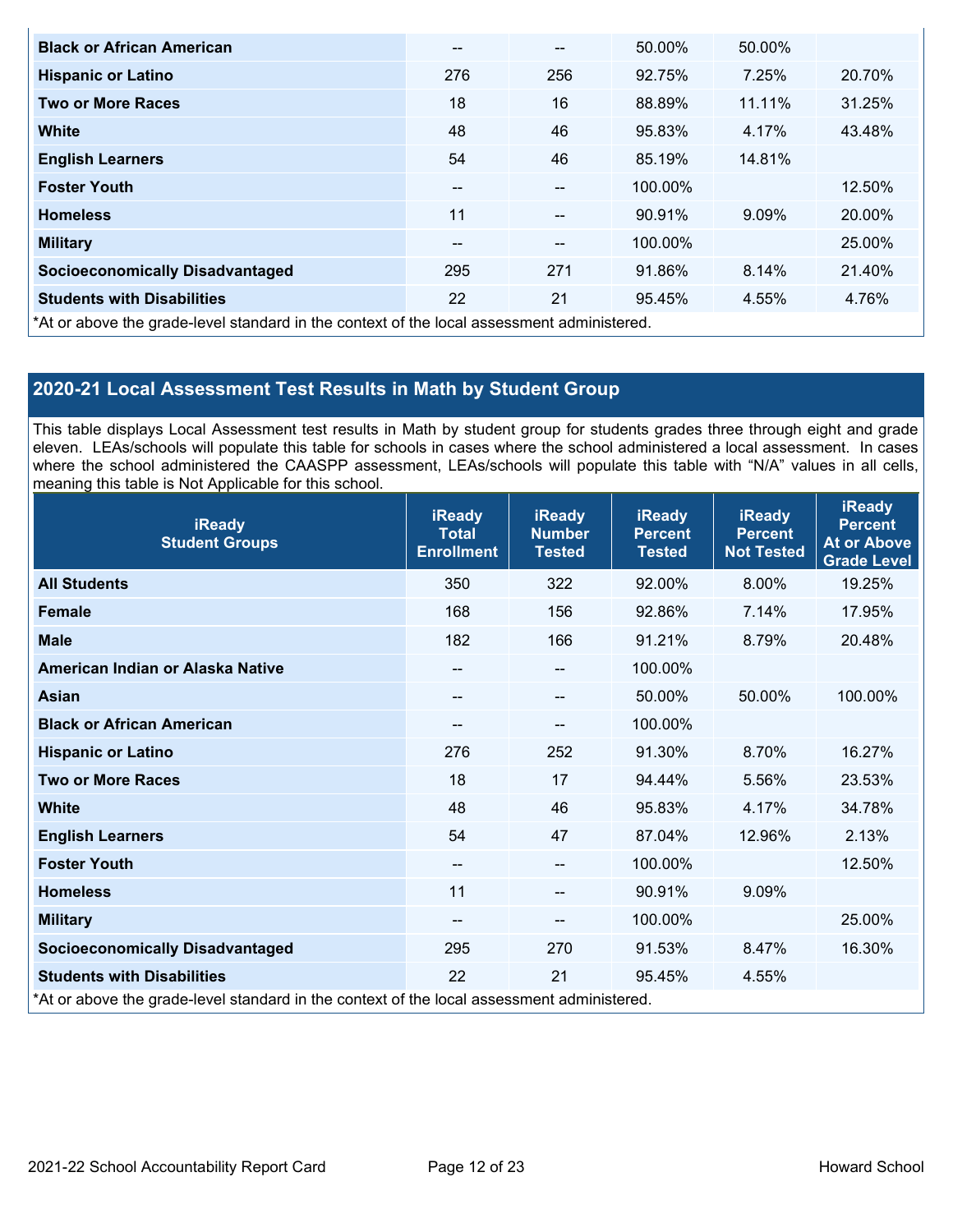# **CAASPP Test Results in Science for All Students**

This table displays the percentage of all students grades five, eight, and High School meeting or exceeding the State Standard.

The 2019-2020 data cells with N/A values indicate that the 2019-2020 data are not available due to the COVID-19 pandemic and resulting summative testing suspension. The Executive Order N-30-20 was issued which waived the assessment, accountability, and reporting requirements for the 2019-2020 school year.

For any 2020-2021 data cells with N/T values indicate that this school did not test students using the CAASPP Science.

| <b>Subject</b>                                  | <b>School</b> | <b>School</b> | <b>District</b> | District. | <b>State</b> | <b>State</b> |
|-------------------------------------------------|---------------|---------------|-----------------|-----------|--------------|--------------|
|                                                 | 2019-20       | 2020-21       | 2019-20         | 2020-21   | 2019-20      | 2020-21      |
| <b>Science</b><br>(grades 5, 8 and high school) | N/A           | NT            | N/A             | NT        | N/A          | 28.72        |

# **2020-21 CAASPP Test Results in Science by Student Group**

This table displays CAASPP test results in Science by student group for students grades five, eight, and High School. For any data cells with N/T values indicate that this school did not test students using the CAASPP Science.

| <b>Student Group</b>                                 | <b>Total</b><br><b>Enrollment</b> | <b>Number</b><br><b>Tested</b> | <b>Percent</b><br><b>Tested</b> | <b>Percent</b><br><b>Not Tested</b> | <b>Percent</b><br><b>Met or</b><br><b>Exceeded</b> |
|------------------------------------------------------|-----------------------------------|--------------------------------|---------------------------------|-------------------------------------|----------------------------------------------------|
| <b>All Students</b>                                  | 111                               | <b>NT</b>                      | <b>NT</b>                       | <b>NT</b>                           | <b>NT</b>                                          |
| <b>Female</b>                                        | 50                                | <b>NT</b>                      | <b>NT</b>                       | <b>NT</b>                           | <b>NT</b>                                          |
| <b>Male</b>                                          | 61                                | <b>NT</b>                      | <b>NT</b>                       | <b>NT</b>                           | <b>NT</b>                                          |
| American Indian or Alaska Native                     | 0                                 | 0                              | $\mathbf 0$                     | $\mathbf 0$                         | $\mathbf 0$                                        |
| <b>Asian</b>                                         | $\overline{0}$                    | $\pmb{0}$                      | $\mathbf 0$                     | $\overline{0}$                      | $\mathbf 0$                                        |
| <b>Black or African American</b>                     | --                                | <b>NT</b>                      | <b>NT</b>                       | <b>NT</b>                           | <b>NT</b>                                          |
| <b>Filipino</b>                                      | $\Omega$                          | 0                              | $\mathbf 0$                     | 0                                   | $\mathbf 0$                                        |
| <b>Hispanic or Latino</b>                            | 98                                | <b>NT</b>                      | <b>NT</b>                       | <b>NT</b>                           | <b>NT</b>                                          |
| Native Hawaiian or Pacific Islander                  | 0                                 | $\mathbf 0$                    | $\mathbf{0}$                    | $\overline{0}$                      | $\mathbf 0$                                        |
| <b>Two or More Races</b>                             | 0                                 | $\mathbf{0}$                   | $\mathbf{0}$                    | $\mathbf 0$                         | $\mathbf 0$                                        |
| <b>White</b>                                         | 12                                | <b>NT</b>                      | <b>NT</b>                       | <b>NT</b>                           | <b>NT</b>                                          |
| <b>English Learners</b>                              | 15                                | <b>NT</b>                      | <b>NT</b>                       | <b>NT</b>                           | <b>NT</b>                                          |
| <b>Foster Youth</b>                                  | --                                | <b>NT</b>                      | <b>NT</b>                       | <b>NT</b>                           | <b>NT</b>                                          |
| <b>Homeless</b>                                      | 12                                | <b>NT</b>                      | <b>NT</b>                       | <b>NT</b>                           | <b>NT</b>                                          |
| <b>Military</b>                                      | --                                | <b>NT</b>                      | <b>NT</b>                       | <b>NT</b>                           | <b>NT</b>                                          |
| <b>Socioeconomically Disadvantaged</b>               | 86                                | <b>NT</b>                      | <b>NT</b>                       | <b>NT</b>                           | <b>NT</b>                                          |
| <b>Students Receiving Migrant Education Services</b> | --                                | <b>NT</b>                      | <b>NT</b>                       | <b>NT</b>                           | <b>NT</b>                                          |
| <b>Students with Disabilities</b>                    | --                                | <b>NT</b>                      | <b>NT</b>                       | <b>NT</b>                           | <b>NT</b>                                          |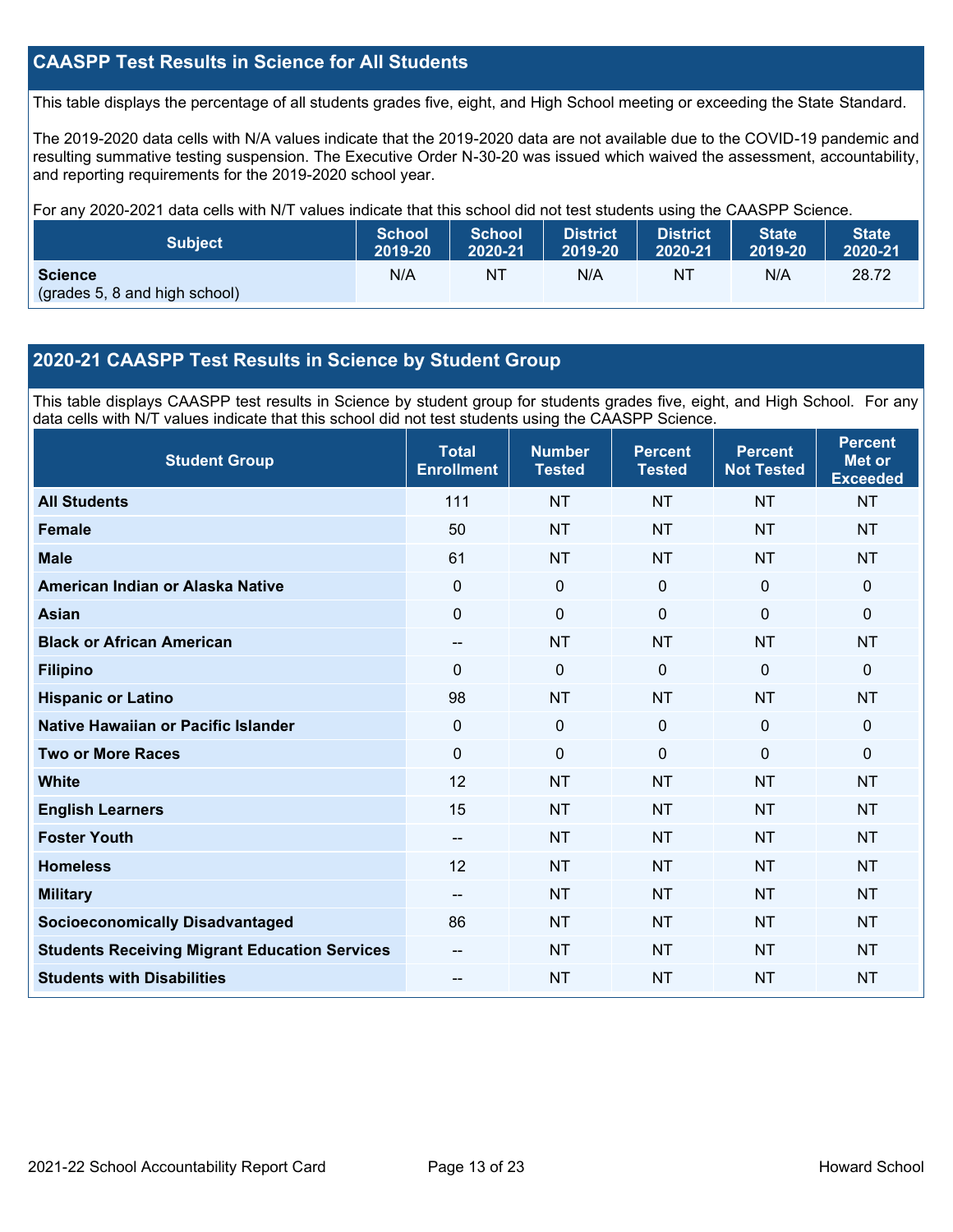# **B. Pupil Outcomes State Priority: Other Pupil Outcomes**

The SARC provides the following information relevant to the State priority: Other Pupil Outcomes (Priority 8): Pupil outcomes in the subject area of physical education.

# **2020-21 California Physical Fitness Test Results**

Due to the COVID-19 crisis, the Physical Fitness Test was suspended during the 2020-2021 school year and therefore no data are reported and each cell in this table is populated with "N/A."

| <b>Grade Level</b> | <b>Four of Six Fitness Standards</b> | <b>Five of Six Fitness Standards</b> | Percentage of Students Meeting   Percentage of Students Meeting   Percentage of Students Meeting  <br><b>Six of Six Fitness Standards</b> |
|--------------------|--------------------------------------|--------------------------------------|-------------------------------------------------------------------------------------------------------------------------------------------|
| Grade 5            | N/A                                  | N/A                                  | N/A                                                                                                                                       |
| Grade 7            | N/A                                  | N/A                                  | N/A                                                                                                                                       |
| Grade 9            | N/A                                  | N/A                                  | N/A                                                                                                                                       |

# **C. Engagement State Priority: Parental Involvement**

The SARC provides the following information relevant to the State priority: Parental Involvement (Priority 3): Efforts the school district makes to seek parent input in making decisions regarding the school district and at each school site.

## **2021-22 Opportunities for Parental Involvement**

Howard School offers many ways for parents to be involved with the school and help students achieve. Parents are welcome to join the School Site Council (SSC), which works with the Principal to make financial and program decisions for special-purpose funds. Parents of English Learners are encouraged to join our English Language Acquisition Committee (ELAC).

Parents organize volunteers through the Howard Parent Teacher Club (PTC) to help with special fund raising to support projects in the classroom, and field trip expenses. The Howard PTC purchases instructional materials, provides scholarships, and organizes special assemblies and carnivals. The group pays for educational field trips, and outdoor education (camp) with fundraisers they organize and manage.

Parents or community members who wish to participate in leadership teams, school committees, school activities, or become a volunteer may contact the school office at (559) 674-8568.

To inquire about how to volunteer and get involved at Howard School, please contact Jeff Dailey, Howard School Principal, at (559) 674-8568.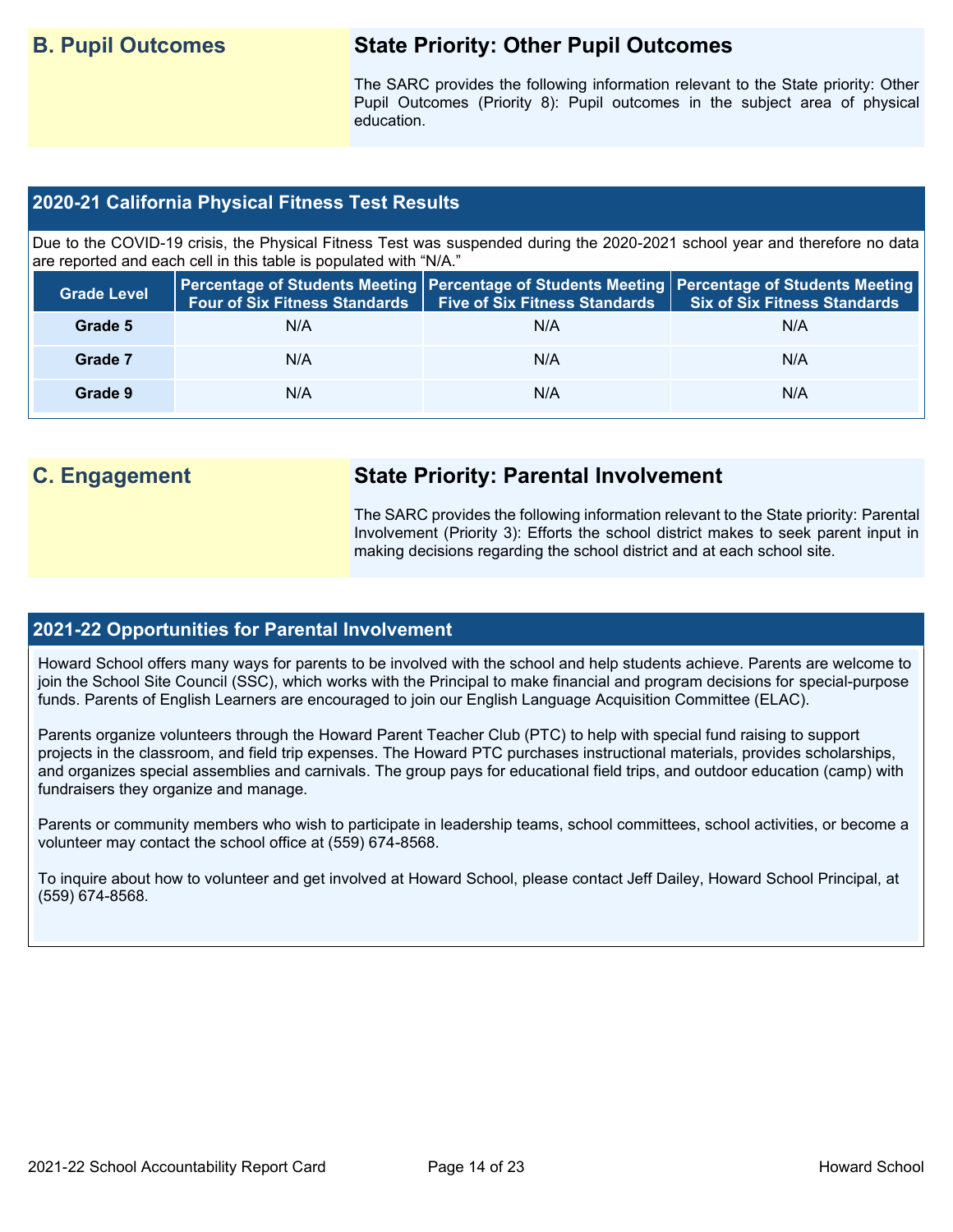# **2020-21 Chronic Absenteeism by Student Group**

| <b>Student Group</b>                                 | <b>Cumulative</b><br><b>Enrollment</b> | <b>Chronic</b><br><b>Absenteeism</b><br><b>Eligible Enrollment</b> | <b>Chronic</b><br><b>Absenteeism</b><br><b>Count</b> | <b>Chronic</b><br><b>Absenteeism</b><br><b>Rate</b> |
|------------------------------------------------------|----------------------------------------|--------------------------------------------------------------------|------------------------------------------------------|-----------------------------------------------------|
| <b>All Students</b>                                  | 530                                    | 523                                                                | 51                                                   | 9.8                                                 |
| <b>Female</b>                                        | 265                                    | 261                                                                | 25                                                   | 9.6                                                 |
| <b>Male</b>                                          | 265                                    | 262                                                                | 26                                                   | 9.9                                                 |
| American Indian or Alaska Native                     | 2                                      | $\overline{2}$                                                     | 2                                                    | 100.0                                               |
| <b>Asian</b>                                         | $\overline{4}$                         | $\overline{4}$                                                     | $\overline{2}$                                       | 50.0                                                |
| <b>Black or African American</b>                     | $\overline{2}$                         | $\overline{2}$                                                     | $\mathbf{0}$                                         | 0.0                                                 |
| <b>Filipino</b>                                      | 0                                      | $\mathbf 0$                                                        | $\mathbf{0}$                                         | 0.0                                                 |
| <b>Hispanic or Latino</b>                            | 446                                    | 439                                                                | 40                                                   | 9.1                                                 |
| Native Hawaiian or Pacific Islander                  | 0                                      | $\mathbf 0$                                                        | $\mathbf 0$                                          | 0.0                                                 |
| <b>Two or More Races</b>                             | 5                                      | 5                                                                  | $\mathbf{0}$                                         | 0.0                                                 |
| <b>White</b>                                         | 64                                     | 64                                                                 | $\overline{7}$                                       | 10.9                                                |
| <b>English Learners</b>                              | 86                                     | 84                                                                 | 14                                                   | 16.7                                                |
| <b>Foster Youth</b>                                  | 14                                     | 14                                                                 | 1                                                    | 7.1                                                 |
| <b>Homeless</b>                                      | 19                                     | 19                                                                 | $\overline{7}$                                       | 36.8                                                |
| <b>Socioeconomically Disadvantaged</b>               | 416                                    | 410                                                                | 49                                                   | 12.0                                                |
| <b>Students Receiving Migrant Education Services</b> | 6                                      | 6                                                                  | $\overline{2}$                                       | 33.3                                                |
| <b>Students with Disabilities</b>                    | 33                                     | 33                                                                 | 1                                                    | 3.0                                                 |

# **C. Engagement State Priority: School Climate**

The SARC provides the following information relevant to the State priority: School Climate (Priority 6):

- Pupil suspension rates;
- Pupil expulsion rates; and
- Other local measures on the sense of safety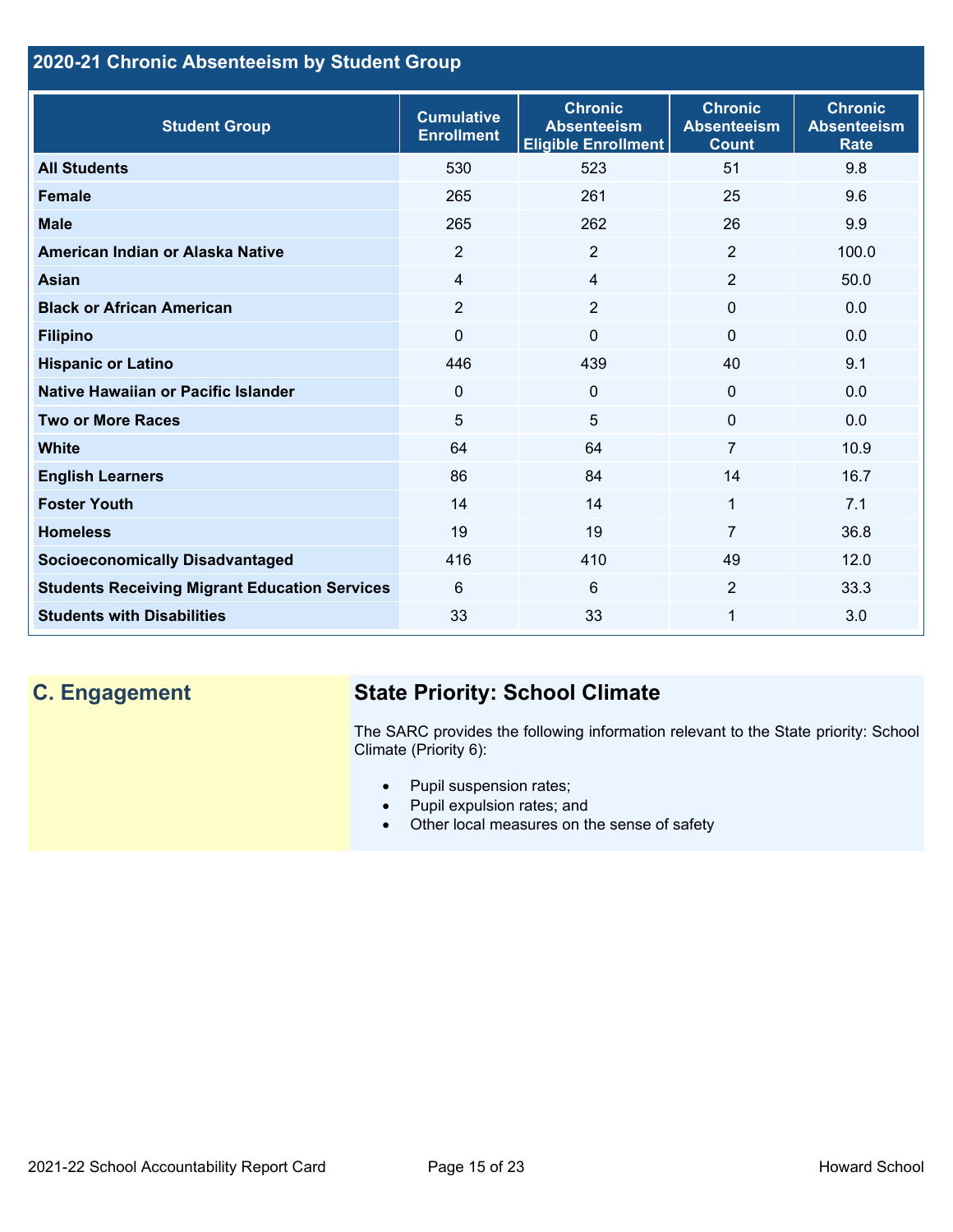# **Suspensions and Expulsions**

This table displays suspensions and expulsions data collected between July through June, each full school year respectively. Data collected during the 2020-21 school year may not be comparable to earlier years of this collection due to differences in learning mode instruction in response to the COVID-19 pandemic.

| <b>Subject</b>     | <b>School</b><br>2018-19 | <b>School</b><br>2020-21 | <b>District</b><br>2018-19 | <b>District</b><br>2020-21 | <b>State</b><br>2018-19 | <b>State</b><br>2020-21 |
|--------------------|--------------------------|--------------------------|----------------------------|----------------------------|-------------------------|-------------------------|
| <b>Suspensions</b> | 4.21                     | 0.00                     | 6.51                       | 0.18                       | 3.47                    | 0.20                    |
| <b>Expulsions</b>  | 0.00                     | 0.00                     | 0.34                       | 0.00                       | 0.08                    | 0.00                    |

This table displays suspensions and expulsions data collected between July through February, partial school year due to the COVID-19 pandemic. The 2019-2020 suspensions and expulsions rate data are not comparable to other year data because the 2019-2020 school year is a partial school year due to the COVID-19 crisis. As such, it would be inappropriate to make any comparisons in rates of suspensions and expulsions in the 2019-2020 school year compared to other school years.

| <b>Subject</b>     | <b>School</b><br>2019-20 | <b>District</b><br>2019-20 | <b>State</b><br>2019-20 |
|--------------------|--------------------------|----------------------------|-------------------------|
| <b>Suspensions</b> | 1.15                     | 4.05                       | 2.45                    |
| <b>Expulsions</b>  | 0.00                     | 0.18                       | 0.05                    |

# **2020-21 Suspensions and Expulsions by Student Group**

| <b>Student Group</b>                                 | <b>Suspensions Rate</b> | <b>Expulsions Rate</b> |
|------------------------------------------------------|-------------------------|------------------------|
| <b>All Students</b>                                  | 0.00                    | 0.00                   |
| <b>Female</b>                                        | 0.00                    | 0.00                   |
| <b>Male</b>                                          | 0.00                    | 0.00                   |
| American Indian or Alaska Native                     | 0.00                    | 0.00                   |
| <b>Asian</b>                                         | 0.00                    | 0.00                   |
| <b>Black or African American</b>                     | 0.00                    | 0.00                   |
| <b>Filipino</b>                                      | 0.00                    | 0.00                   |
| <b>Hispanic or Latino</b>                            | 0.00                    | 0.00                   |
| Native Hawaiian or Pacific Islander                  | 0.00                    | 0.00                   |
| <b>Two or More Races</b>                             | 0.00                    | 0.00                   |
| <b>White</b>                                         | 0.00                    | 0.00                   |
| <b>English Learners</b>                              | 0.00                    | 0.00                   |
| <b>Foster Youth</b>                                  | 0.00                    | 0.00                   |
| <b>Homeless</b>                                      | 0.00                    | 0.00                   |
| <b>Socioeconomically Disadvantaged</b>               | 0.00                    | 0.00                   |
| <b>Students Receiving Migrant Education Services</b> | 0.00                    | 0.00                   |
| <b>Students with Disabilities</b>                    | 0.00                    | 0.00                   |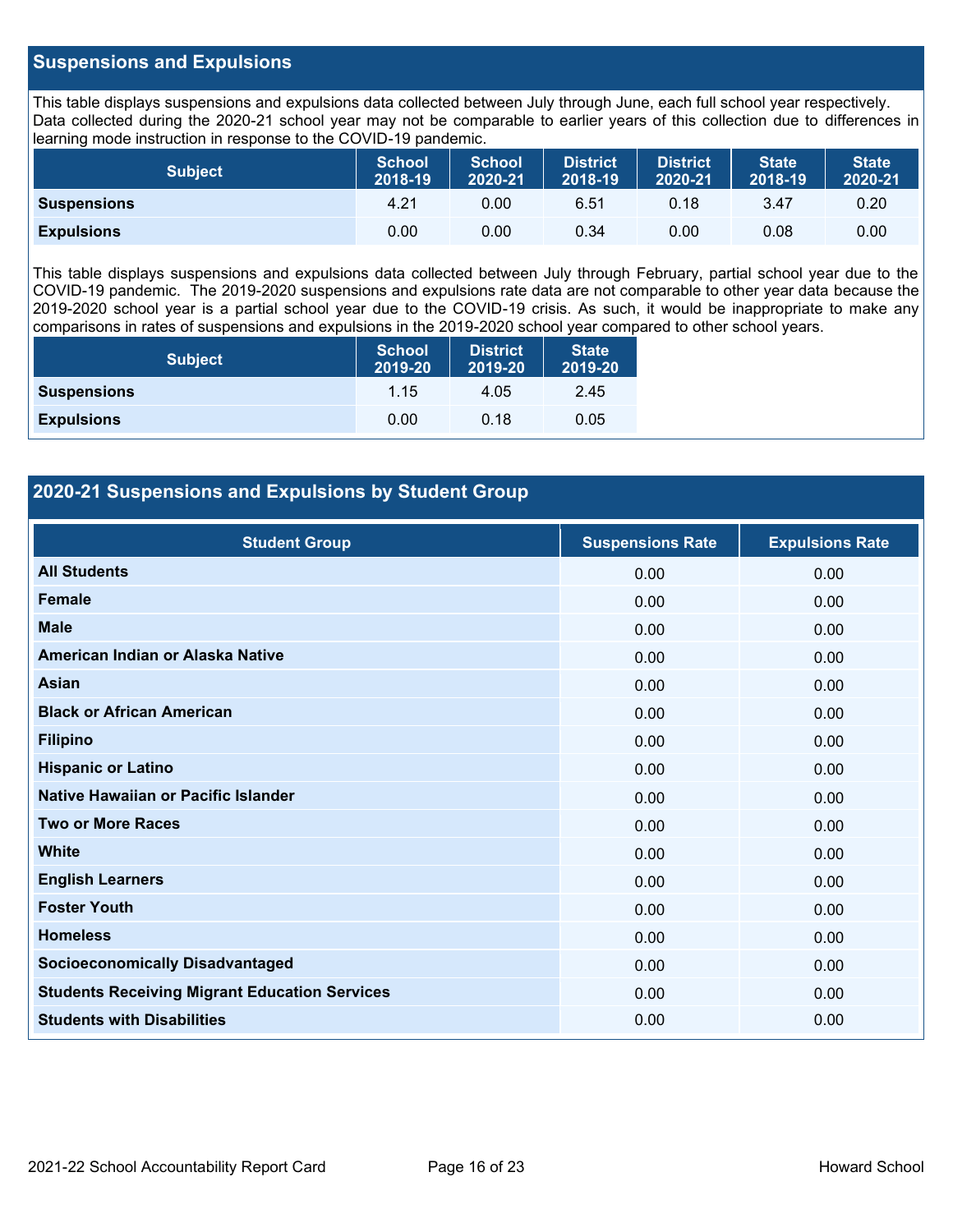## **2021-22 School Safety Plan**

Safety of students and staff is a primary concern at Howard School. The school is always in compliance with all laws, rules, and regulations pertaining to hazardous materials and state earthquake standards.

The School Site Safety plan was last reviewed and updated in March 2020 by the School Safety Committee. All revisions were communicated to both the classified and certificated staff.

The school's disaster preparedness plan includes steps for ensuring student and staff safety during a disaster. Fire and disaster drills are conducted on a monthly basis throughout the school year. Lockdown drills are held twice a year and as needed. Students are supervised before and after school by certificated staff, classified staff, and site administration.

Certificated staff, classified staff, and site administration supervise students during lunch and break periods. Parent volunteers sometimes help with supervision.

There is a designated area for student drop off and pick up. Visitors enter and exit the school through one gate and they are required to sign in and out when they visit.

# **D. Other SARC Information Information Required in the SARC**

The information in this section is required to be in the SARC but is not included in the state priorities for LCFF.

# **2018-19 Elementary Average Class Size and Class Size Distribution**

This table displays the 2018-19 average class size and class size distribution. The columns titled "Number of Classes" indicates how many classes fall into each size category (a range of total students per class). The "Other" category is for multigrade level classes.

| Grade Level | <b>Average</b><br><b>Class Size</b> | <b>1-20 Students</b> | Number of Classes with   Number of Classes with   Number of Classes with<br>21-32 Students | 33+ Students |
|-------------|-------------------------------------|----------------------|--------------------------------------------------------------------------------------------|--------------|
| K           | 26                                  |                      |                                                                                            |              |
|             | 18                                  |                      |                                                                                            |              |
|             | 28                                  |                      | ◠                                                                                          |              |
|             | 25                                  |                      | າ                                                                                          |              |
|             | 25                                  |                      | ◠                                                                                          |              |
|             | 35                                  |                      |                                                                                            |              |
|             | 67                                  |                      |                                                                                            |              |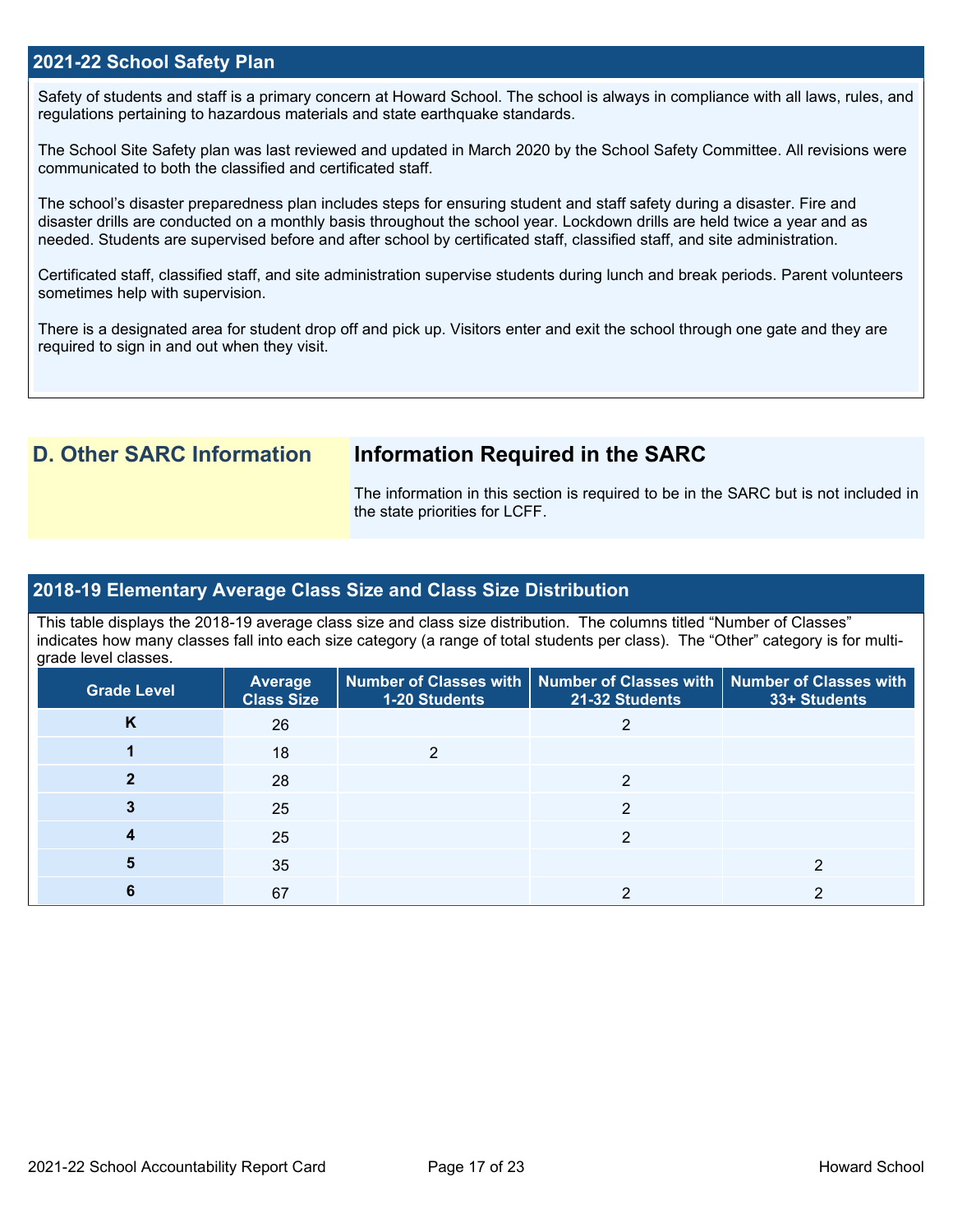# **2019-20 Elementary Average Class Size and Class Size Distribution**

This table displays the 2019-20 average class size and class size distribution. The columns titled "Number of Classes" indicates how many classes fall into each size category (a range of total students per class). The "Other" category is for multi-grade level classes.

| <b>Grade Level</b> | Average<br><b>Class Size</b> | 1-20 Students | Number of Classes with   Number of Classes with<br>21-32 Students | <b>Number of Classes with</b><br>33+ Students |
|--------------------|------------------------------|---------------|-------------------------------------------------------------------|-----------------------------------------------|
| K                  | 23                           |               | 3                                                                 |                                               |
|                    | 23                           |               | 2                                                                 |                                               |
|                    | 20                           | ົ             |                                                                   |                                               |
|                    | 30                           |               | $\overline{2}$                                                    |                                               |
|                    | 25                           |               | 4                                                                 |                                               |
| 5                  | 26                           |               | 3                                                                 |                                               |
| 6                  | 33                           |               |                                                                   | ≘                                             |
| <b>Other</b>       | 31                           |               |                                                                   |                                               |

# **2020-21 Elementary Average Class Size and Class Size Distribution**

This table displays the 2020-21 average class size and class size distribution. The columns titled "Number of Classes" indicates how many classes fall into each size category (a range of total students per class). The "Other" category is for multi-grade level classes.

| <b>Grade Level</b> | Average<br><b>Class Size</b> | <b>1-20 Students</b> | Number of Classes with   Number of Classes with   Number of Classes with<br>21-32 Students | 33+ Students |
|--------------------|------------------------------|----------------------|--------------------------------------------------------------------------------------------|--------------|
| K                  | 25                           | 2                    | 2                                                                                          |              |
|                    | 27                           |                      | 4                                                                                          |              |
|                    | 21                           |                      | 6                                                                                          |              |
|                    | 21                           |                      | 5                                                                                          |              |
|                    | 26                           |                      | 3                                                                                          |              |
| 5                  | 17                           | 3                    | 4                                                                                          |              |
| 6                  | 21                           | 3                    | 4                                                                                          |              |
| <b>Other</b>       | 30                           |                      |                                                                                            |              |

## **2020-21 Ratio of Pupils to Academic Counselor**

This table displays the ratio of pupils to Academic Counselor. One full time equivalent (FTE) equals one staff member working full time; one FTE could also represent two staff members who each work 50 percent of full time.

| <b>Title</b>                        | <b>Ratio</b> |
|-------------------------------------|--------------|
| <b>Pupils to Academic Counselor</b> | 1245         |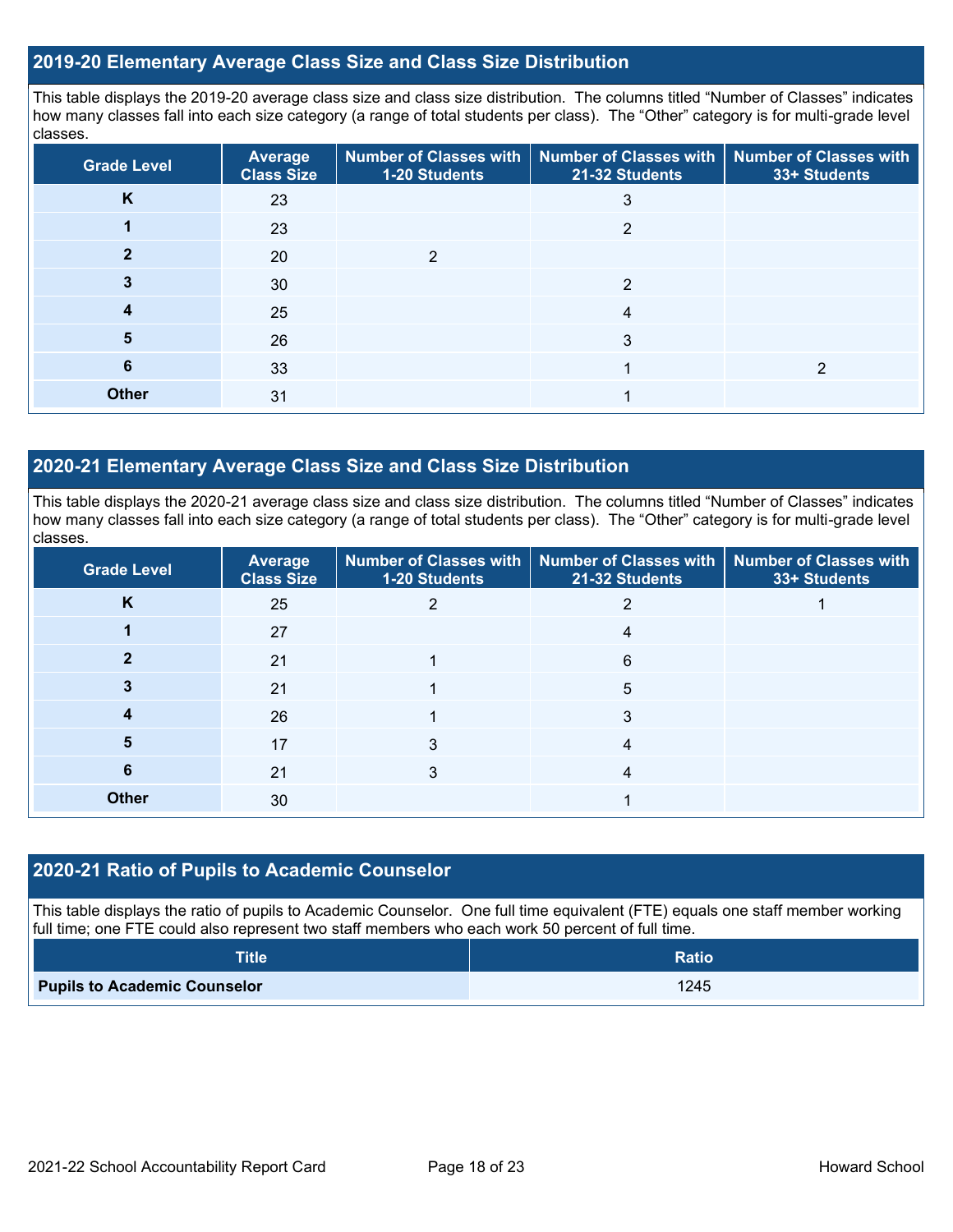# **2020-21 Student Support Services Staff**

This table displays the number of FTE support staff assigned to this school. One full time equivalent (FTE) equals one staff member working full time; one FTE could also represent two staff members who each work 50 percent of full time.

| <b>Title</b>                                                         | <b>Number of FTE Assigned to School</b> |
|----------------------------------------------------------------------|-----------------------------------------|
| <b>Counselor (Academic, Social/Behavioral or Career Development)</b> | 0.4                                     |
| Library Media Teacher (Librarian)                                    | $\mathbf{0}$                            |
| <b>Library Media Services Staff (Paraprofessional)</b>               | $\mathbf{0}$                            |
| <b>Psychologist</b>                                                  | 0.5                                     |
| <b>Social Worker</b>                                                 | $\mathbf{0}$                            |
| <b>Nurse</b>                                                         | 0.4                                     |
| <b>Speech/Language/Hearing Specialist</b>                            | 0.6                                     |
| <b>Resource Specialist (non-teaching)</b>                            | $\Omega$                                |

# **2019-20 Expenditures Per Pupil and School Site Teacher Salaries**

This table displays the 2019-20 expenditures per pupil and average teach salary for this school. Cells with N/A values do not require data.

| Level                                                | <b>Total</b><br><b>Expenditures</b><br><b>Per Pupil</b> | <b>Expenditures</b><br><b>Per Pupil</b><br>(Restricted) | <b>Expenditures</b><br><b>Per Pupil</b><br>(Unrestricted) | Average<br><b>Teacher</b><br><b>Salary</b> |
|------------------------------------------------------|---------------------------------------------------------|---------------------------------------------------------|-----------------------------------------------------------|--------------------------------------------|
| <b>School Site</b>                                   | \$1,185                                                 | \$720                                                   | \$465                                                     | \$74,255                                   |
| <b>District</b>                                      | N/A                                                     | N/A                                                     | \$5.345                                                   | \$75,229                                   |
| <b>Percent Difference - School Site and District</b> | N/A                                                     | N/A                                                     | $-168.0$                                                  | $-1.3$                                     |
| <b>State</b>                                         |                                                         |                                                         | \$8,444                                                   | \$86,376                                   |
| <b>Percent Difference - School Site and State</b>    | N/A                                                     | N/A                                                     | $-179.1$                                                  | $-15.1$                                    |

# **2020-21 Types of Services Funded**

At the time this report was published, the most recent financial and salary comparison data from the State of California was for the 2020-21 school year. The Expenditures Per Pupil table provides a comparison of a school's per pupil funding from unrestricted sources with other schools in the district and throughout the state.

The California Department of Education issued guidance to the district in August 2019 regarding how to calculate school-level per-pupil expenditures that will be reported in the 2020-2021 fiscal year.

For detailed information on school expenditures for all districts in California, see the CDE Current Expense of Education & Perpupil Spending Web page at [http://www.](http://www./) cde.ca.gov/ds/fd/ec/. For information on teacher salaries for all districts in California, see the CDE Certificated Salaries & Benefits Web page at<http://www.cde.ca.gov/> ds/fd/cs/. To look up expenditures and salaries for a specific school district, see the Ed-Data Web site at: [http://www.ed-data.org.](http://www.ed-data.org./)

District Revenue Sources (Fiscal Year 2020-21)

In addition to general state funding, Madera Unified School District received state and federal funding for the following categorical funds and other support programs:

• Title I, II, III, and IV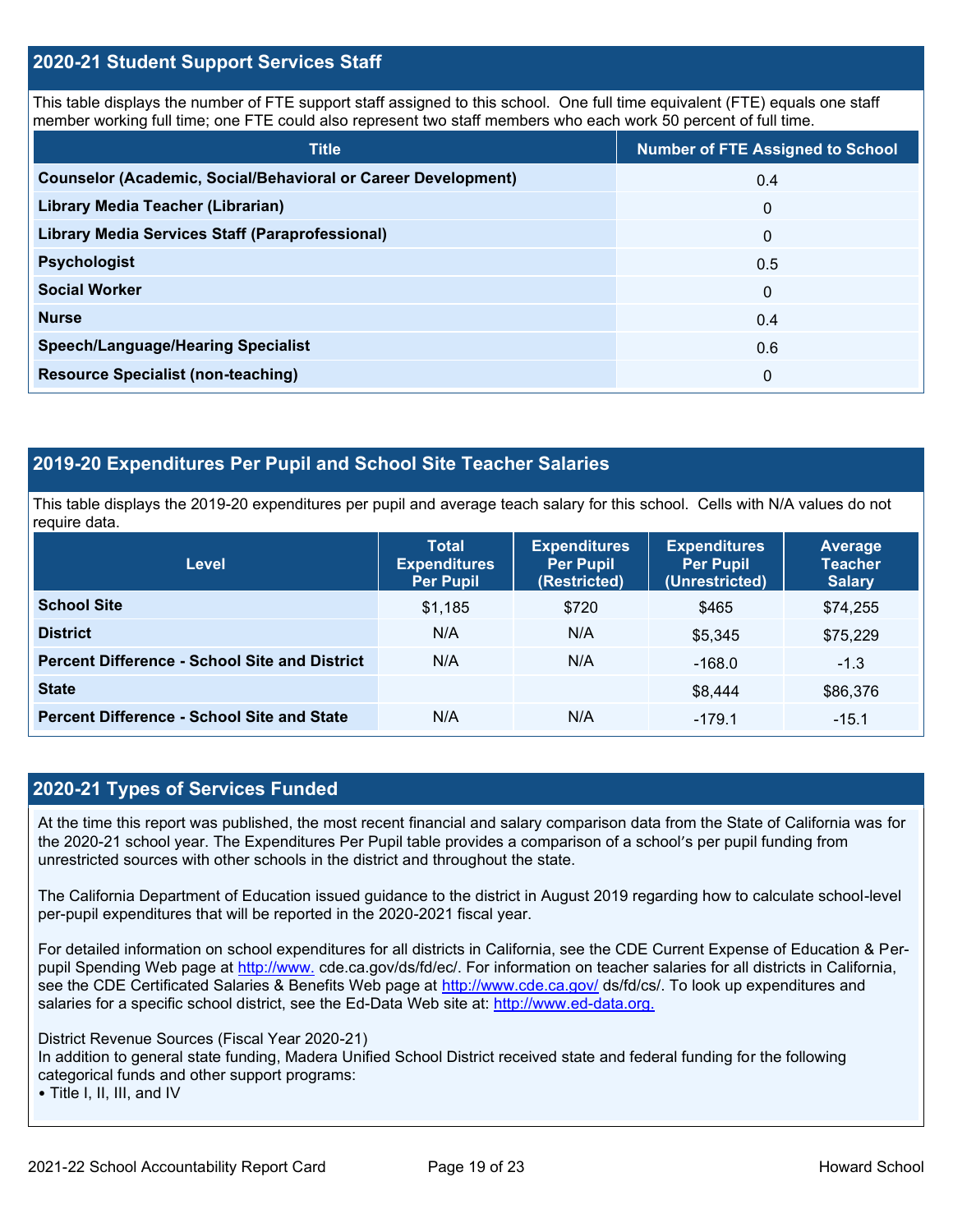# **2019-20 Teacher and Administrative Salaries**

This table displays the 2019-20 Teacher and Administrative salaries. For detailed information on salaries, see the CDE Certification Salaries & Benefits web page at [http://www.cde.ca.gov/ds/fd/cs/.](http://www.cde.ca.gov/ds/fd/cs/)

| Category                                             | <b>District</b><br><b>Amount</b> | <b>State Average</b><br>for Districts<br>in Same Category |
|------------------------------------------------------|----------------------------------|-----------------------------------------------------------|
| <b>Beginning Teacher Salary</b>                      | \$45,956                         | \$52,562                                                  |
| <b>Mid-Range Teacher Salary</b>                      | \$73,239                         | \$83,575                                                  |
| <b>Highest Teacher Salary</b>                        | \$93,867                         | \$104,166                                                 |
| <b>Average Principal Salary (Elementary)</b>         | \$124,294                        | \$131,875                                                 |
| <b>Average Principal Salary (Middle)</b>             | \$125,066                        | \$137,852                                                 |
| <b>Average Principal Salary (High)</b>               | \$135,508                        | \$150,626                                                 |
| <b>Superintendent Salary</b>                         | \$225,000                        | \$260,243                                                 |
| <b>Percent of Budget for Teacher Salaries</b>        | 30%                              | 34%                                                       |
| <b>Percent of Budget for Administrative Salaries</b> | 5%                               | 5%                                                        |

## **Professional Development**

Staff members build teaching skills and concepts by participating in many conferences and workshops throughout the year. They are then provided opportunities to share their experiences and knowledge with district colleagues.

Per our strategic action plan, our focus this year is to grow in our math achievement using data as collected from our 15 Day Plan and shared out in meaningful PLC time. In addition, we are continuing to focus on a balanced literacy program by focusing on individual instruction during guided reading groups, close reading strategies and an increased use of thinking maps. An intentional ELD and intervention time for each grade level will remain our focus. We have been gathering meaningful data to understand our students and the instructional implications. Our district academic coaches have come out to train us in standard's progression and 15-day cycles. In addition, we have had training dealing with Trauma Informed Care, Write from the Beginning, Pathways to Proficiency, Guided Reading, and Close Reading Strategies.

The district has provided training for our 7th and 8th grade teachers to collaborate with the Junior HIgh teachers from other schools in the district.

The staff will receive professional development through Solution Tree that focuses on student efficacy, motivation, and ownership. It will provide teachers easy to use tools for teachers and students to perform goal setting activities, progress monitoring, and student analysis of their learning.

Finally, grades 2-8 received training from the District Academic Coaches on how to better use some the data analysis tools that are available through NWEA. The focus on the training was on how to better identify the learning gaps the students may have and strategies they can use to accelerate student learning. o Grades K-2 are using data to target instruction and make adjustments to get progress percentages to 80% or higher.

This table displays the number of school days dedicated to staff development and continuous improvement.

| <b>Subject</b>                                                                  |  | 2019-20   2020-21   2021-22 |
|---------------------------------------------------------------------------------|--|-----------------------------|
| Number of school days dedicated to Staff Development and Continuous Improvement |  |                             |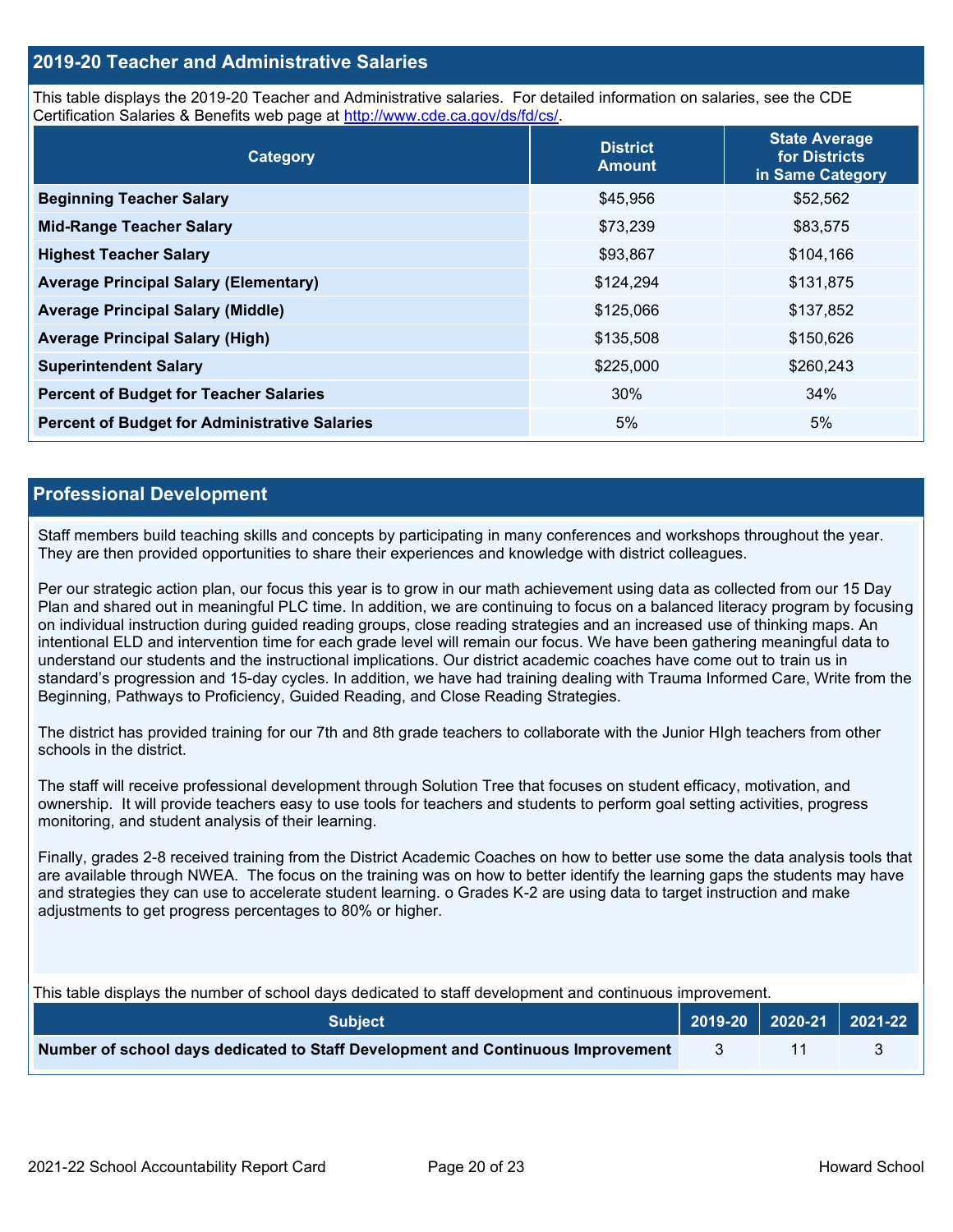# **Madera Unified School District 2020-21 Local Accountability Report Card (LARC) Addendum**

# **Local Accountability Report Card (LARC) Addendum**

**2020-21 Local Accountability Report Card (LARC) Addendum Overview**



On July 14, 2021, the California State Board of Education (SBE) determined that the California Department of Education (CDE) will use the SARC as the mechanism to conduct a one-time data collection of the LEA-level aggregate test results of all school's local assessments administered during the 2020–2021 school year in order to meet the federal Every Students Succeeds Act (ESSA) reporting requirement for the Local Educational Agency Accountability Report Cards (LARCs).

Each local educational agency (LEA) is responsible for preparing and posting their annual LARC in accordance with the federal ESSA. As a courtesy, the CDE prepares and posts the LARCs on behalf of all LEAs.

Only for the 2020–2021 school year and the 2020–2021 LARCs, LEAs are required to report their aggregate local assessments test results at the LEA-level to the CDE by populating the tables below via the SARC. These data will be used to meet the LEAs' federal requirement for their LARCs. Note that it is the responsibility of the school and LEA to ensure that all student privacy and suppression rules are in place when reporting data in Tables 3 and 4 in the Addendum, as applicable.

The tables below are not part of the SBE approved 2020–2021 SARC template but rather are the mechanism by which these required data will be collected from LEAs.

For purposes of the LARC and the following tables, an LEA is defined as a school district, a county office of education, or a direct funded charter school.

| 2021-22 District Contact Information |                                |  |  |  |
|--------------------------------------|--------------------------------|--|--|--|
| <b>District Name</b>                 | Madera Unified School District |  |  |  |
| <b>Phone Number</b>                  | 559.675.4500                   |  |  |  |
| Superintendent                       | <b>Todd Lile</b>               |  |  |  |
| <b>Email Address</b>                 | toddlile@maderausd.org         |  |  |  |
| <b>District Website Address</b>      | www.madera.k12.ca.us           |  |  |  |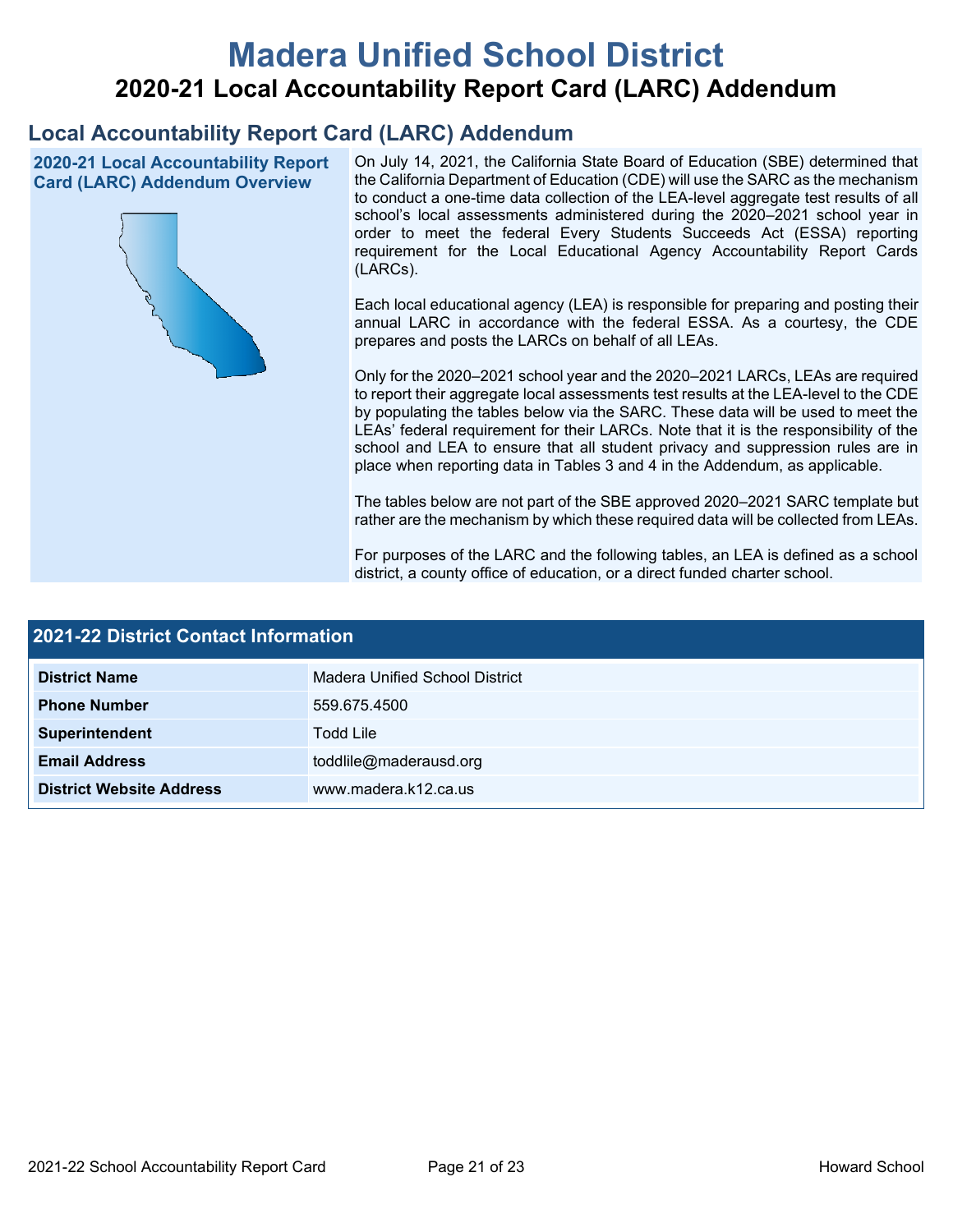# **2020-21 CAASPP Test Results in ELA by Student Group**

This table displays CAASPP test results in ELA by student group for students grades three through eight and grade eleven taking and completing a state-administered assessment. The CDE will populate this table for schools in cases where the school administered the CAASPP assessment. In cases where the school administered a local assessment instead of CAASPP, the CDE will populate this table with "NT" values, meaning this school did not test students using the CAASPP. See the local assessment(s) table for more information.

| <b>CAASPP</b><br><b>Student Groups</b>               | <b>CAASPP</b><br><b>Total</b><br><b>Enrollment</b> | <b>CAASPP</b><br><b>Number</b><br><b>Tested</b> | <b>CAASPP</b><br><b>Percent</b><br><b>Tested</b> | <b>CAASPP</b><br><b>Percent</b><br><b>Not Tested</b> | <b>CAASPP</b><br><b>Percent</b><br><b>Met or</b><br><b>Exceeded</b> |
|------------------------------------------------------|----------------------------------------------------|-------------------------------------------------|--------------------------------------------------|------------------------------------------------------|---------------------------------------------------------------------|
| <b>All Students</b>                                  | 10502                                              | <b>NT</b>                                       | <b>NT</b>                                        | <b>NT</b>                                            | <b>NT</b>                                                           |
| <b>Female</b>                                        | 5136                                               | <b>NT</b>                                       | <b>NT</b>                                        | <b>NT</b>                                            | <b>NT</b>                                                           |
| <b>Male</b>                                          | 5366                                               | <b>NT</b>                                       | <b>NT</b>                                        | <b>NT</b>                                            | <b>NT</b>                                                           |
| American Indian or Alaska Native                     | 46                                                 | <b>NT</b>                                       | <b>NT</b>                                        | <b>NT</b>                                            | <b>NT</b>                                                           |
| <b>Asian</b>                                         | 103                                                | <b>NT</b>                                       | <b>NT</b>                                        | <b>NT</b>                                            | <b>NT</b>                                                           |
| <b>Black or African American</b>                     | 146                                                | <b>NT</b>                                       | <b>NT</b>                                        | <b>NT</b>                                            | <b>NT</b>                                                           |
| <b>Filipino</b>                                      | 18                                                 | <b>NT</b>                                       | <b>NT</b>                                        | <b>NT</b>                                            | <b>NT</b>                                                           |
| <b>Hispanic or Latino</b>                            | 9612                                               | <b>NT</b>                                       | <b>NT</b>                                        | <b>NT</b>                                            | <b>NT</b>                                                           |
| Native Hawaiian or Pacific Islander                  | --                                                 | <b>NT</b>                                       | <b>NT</b>                                        | <b>NT</b>                                            | <b>NT</b>                                                           |
| <b>Two or More Races</b>                             | 86                                                 | <b>NT</b>                                       | <b>NT</b>                                        | <b>NT</b>                                            | <b>NT</b>                                                           |
| <b>White</b>                                         | 487                                                | <b>NT</b>                                       | <b>NT</b>                                        | <b>NT</b>                                            | <b>NT</b>                                                           |
| <b>English Learners</b>                              | 2921                                               | <b>NT</b>                                       | <b>NT</b>                                        | <b>NT</b>                                            | <b>NT</b>                                                           |
| <b>Foster Youth</b>                                  | 100                                                | <b>NT</b>                                       | <b>NT</b>                                        | <b>NT</b>                                            | <b>NT</b>                                                           |
| <b>Homeless</b>                                      | 656                                                | <b>NT</b>                                       | <b>NT</b>                                        | <b>NT</b>                                            | <b>NT</b>                                                           |
| <b>Military</b>                                      | 134                                                | <b>NT</b>                                       | <b>NT</b>                                        | <b>NT</b>                                            | <b>NT</b>                                                           |
| <b>Socioeconomically Disadvantaged</b>               | 9608                                               | <b>NT</b>                                       | <b>NT</b>                                        | <b>NT</b>                                            | <b>NT</b>                                                           |
| <b>Students Receiving Migrant Education Services</b> | 364                                                | <b>NT</b>                                       | <b>NT</b>                                        | <b>NT</b>                                            | <b>NT</b>                                                           |
| <b>Students with Disabilities</b>                    | 867                                                | <b>NT</b>                                       | <b>NT</b>                                        | <b>NT</b>                                            | NT                                                                  |